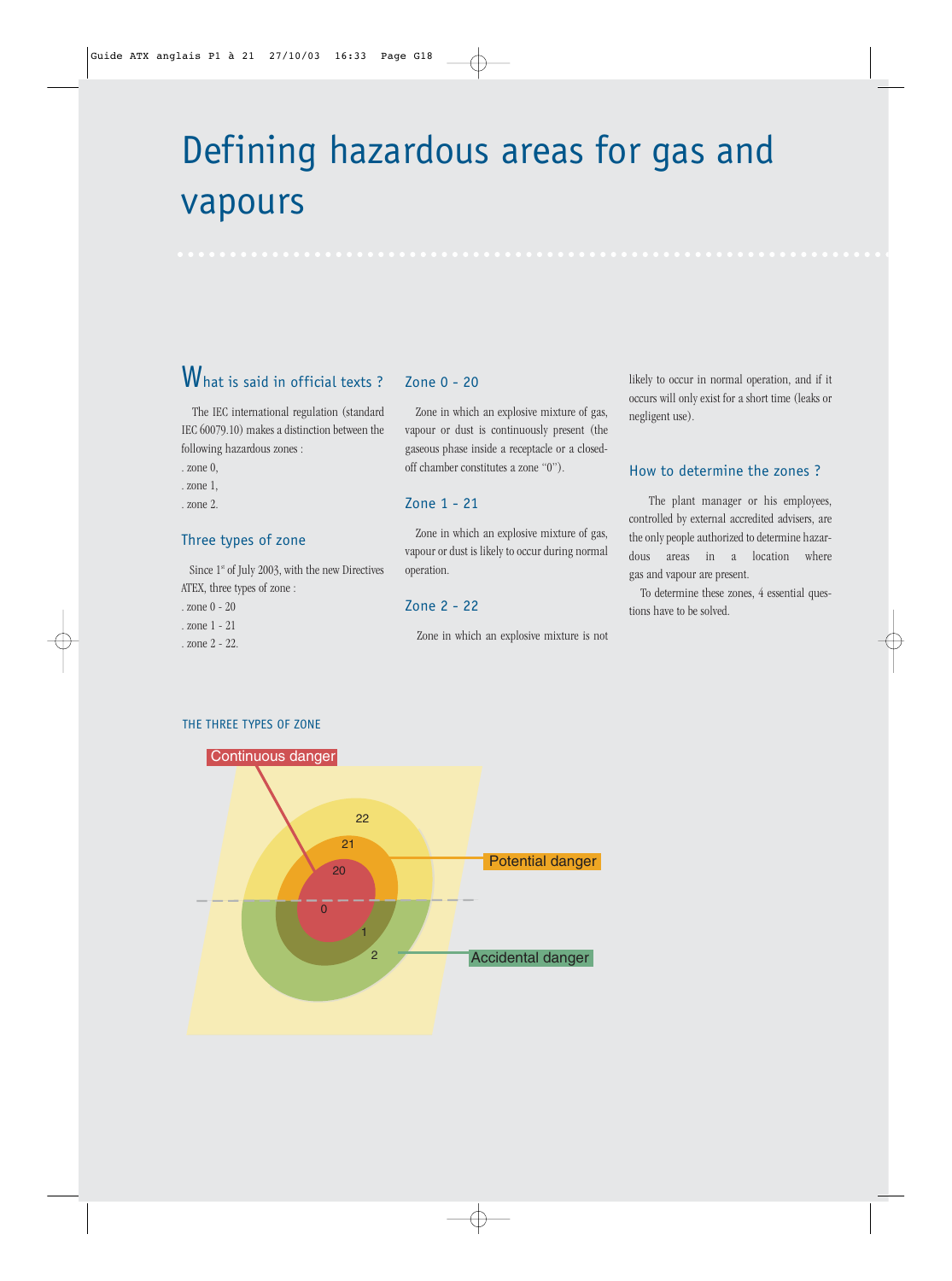|                                                                  |                       |                    | <b>Infammability limits</b>    |                                    |                                                  |                        |                                    | <b>Inflammability limits</b>              |                                  |
|------------------------------------------------------------------|-----------------------|--------------------|--------------------------------|------------------------------------|--------------------------------------------------|------------------------|------------------------------------|-------------------------------------------|----------------------------------|
|                                                                  | <b>Flash</b>          | Self-ignition      | by volume %                    |                                    |                                                  | <b>Flash</b>           | Self-ignition                      | by volume %                               |                                  |
| <b>Substances</b>                                                | point<br>in °C        | temperature        | Miwed with air                 |                                    | <b>Substances</b>                                | point<br>$\ln$ °C      | temperature<br>in °C               | mixed with air                            |                                  |
|                                                                  |                       | in $\degree$ C     | Lower                          | <b>Upper</b>                       |                                                  |                        |                                    | Lower                                     | <b>Upper</b>                     |
| Jet engine fuel JP3 (TR3)                                        | $-20$                 | 251                | 0.9                            | 6.15                               | Paraformaldehyde                                 | 70                     | 300                                | $\overline{1}$                            | 73                               |
| Jet engine fuel JP4 (TR4)                                        | $-20$                 | 249                | 0,8                            | 5,63                               | Peanut oil                                       | 282                    | 445                                | $\omega$                                  | ÷.                               |
| Jet engine fuel JP5 (TR5)                                        | 58                    | 246                | 0,6                            | 4,53                               | Pentaboron                                       |                        |                                    | 0,4                                       | ÷.                               |
| Kerosene (lamp oil)                                              | 43-72                 | 210                | 0.7                            |                                    | Pentane                                          | $\leftarrow 40$        | 260                                | $\overline{1,5}$                          | 7,8                              |
| Limonene<br>Linseed (oil)                                        | 45<br>220             | 235<br>340         | $0.7$ (à 150 $^{\circ}$ C)     | $6,1$ (à $150$ <sup>o</sup> C)     | Pentanol                                         | 120.D.<br>-1           | 222<br>$\mathcal{L}_{\mathcal{A}}$ | ÷.<br>2,2                                 | ÷.<br>$\overline{22}$            |
| Lubricating oil                                                  | 150-225               | 260-370            | $\overline{\phantom{a}}$<br>ä, | ÷.                                 | Pentylamine<br>Petrol (octane number 100)        | $-38$                  | 456                                | 1,4                                       | 7.4                              |
| Maleic anhydride                                                 | 102                   | 475                | 1,4                            | 7,1                                | Petrol (octane number 115 à 145)                 | $-46$                  | 440                                | 1,2                                       | 7,1                              |
| Mesityl oxide                                                    | 30                    | 344                | 1.4                            | 7,2                                | Petrol (octane number 50 à 60)                   | $-43$                  | 280                                | 1.4                                       | 7,6                              |
| Methane                                                          | qaz                   | 535                | 5                              | $\overline{15}$                    | Petrol A                                         | < 0                    | 230-240                            |                                           | 6,5                              |
| Methanol                                                         | π                     | 385                | 6.7                            | 36                                 | Petrol B                                         | $\overline{<}0$        | 245                                |                                           | 6,5                              |
| Methoxylbenzene                                                  | 520.0                 | 475                | ÷.                             | $\omega$                           | Petrol C                                         | < 0                    | 230-260                            |                                           | 6,5                              |
| Methyl acetate                                                   | $-10$                 | 454                | $\overline{3,1}$               | $\overline{16}$                    | Petrol E                                         | $\overline{<}0$        | 230-260                            |                                           | 6,5                              |
| Methyl acrylate                                                  | $-3$<br>$-19$         | 468<br>449         | 2,8<br>$\overline{4.5}$        | $\overline{25}$<br>$\overline{23}$ | Petrol F                                         | < 0                    | 230-260<br>245                     |                                           | 6,5                              |
| <b>Methyl formate</b><br>Methyl lactate                          | 49                    | 385                | $2,2$ (à 100 $^{\circ}$ C)     | $\omega$                           | Petrol G (ether petrol)<br>Petrol H              | < 0<br>< 0             | 230-260                            |                                           | 6,5<br>6,5                       |
| Methyl metacrylate                                               | 100.D.                | ÷.                 | 1,7                            | 8,2                                | Phenol                                           | 79                     | 715                                | 1,8                                       | ÷.                               |
| <b>Methyl propionate</b>                                         | $-2$                  | 465                | 2,5                            | $\overline{13}$                    | Phenylhydrazine                                  | 88                     | ¥.                                 | $\overline{\phantom{a}}$                  | ä,                               |
| Methylamine                                                      | gaz                   | 430                | 4,9                            | 20.7                               | Phosphoru trihydride                             | gaz                    | 100                                | $\overline{2}$                            | ÷.                               |
| Methylcyclohexane                                                | -4                    | 250                | $\overline{1.2}$               | 6,7                                | <b>Phtalic anhydride</b>                         | <u> 151</u>            | 570                                | $\overline{17}$                           | 10,5                             |
| Methylcyclopentadiene                                            | 48                    | 445                | $1,3$ (à $100^{\circ}$ C)      | $7,6$ (à 100 $^{\circ}$ C)         | Pinane                                           | ¥.                     | 273                                | $0.7$ (à 160 $^{\circ}$ C)                | $7,2$ (à $160^{\circ}$ C)        |
| Methylcyclopentane                                               | $\leftarrow$ 7        | 258                |                                | 8,3                                | Piperidine                                       | $\overline{16}$        | ×.                                 |                                           |                                  |
| Methyldichlorosilane                                             | $-9$                  | 316                | 6                              | 55                                 | p-IsopropyItoluene                               | 47                     | 435                                | $0.7$ (à $100^{\circ}$ C)                 | 5,6                              |
| Methylhydrazine                                                  | $-8$                  | 194                | 2,5                            | 92                                 | Propane                                          | gaz                    | 450                                | 2,2                                       | 10                               |
| Metyl butyrate                                                   | $\overline{13}$       | $\omega$           | ÷.                             | $\omega$                           | Propanol                                         | $-30$                  | 205                                | 2.6                                       | $\overline{17}$                  |
| Mixed with water (10% alcohol)<br>Mixed with water (20% alcohol) | 49<br>36              | ÷.<br>$\mathbf{r}$ | $\omega$<br>$\sim$             | $\blacksquare$<br>$\sim$           | Propene<br>Propionic acid                        | gaz<br>$\overline{52}$ | 455<br>465                         | $\overline{2}$<br>2,9                     | $\overline{11}$<br>12,1          |
| Mixed with water (30% alcohol)                                   | $\overline{29}$       | $\blacksquare$     | $\overline{\phantom{a}}$       | $\overline{\phantom{a}}$           | Propionic anhydride                              | 63                     | 285                                | $\overline{1,3}$                          | 9,5                              |
| Mixed with water (40% alcohol)                                   | 26                    | ÷.                 | ÷.                             | $\overline{\phantom{a}}$           | <b>Propionyl chloride</b>                        | $\overline{12}$        |                                    | ÷                                         | ÷.                               |
| Mixed with water (5% alcohol)                                    | 62                    | $\blacksquare$     | ä,                             | $\blacksquare$                     | Propylamine                                      | $-37$                  | 315                                | $\overline{2}$                            | 10,4                             |
| Mixed with water (50% alcohol)                                   | 24                    | ÷.                 | $\omega$                       | $\mathcal{L}_{\mathcal{A}}$        | Propylbenzene                                    | 30                     | 450                                | $\overline{0,8}$                          | $\overline{6}$                   |
| Mixed with water (60% alcohol)                                   | $\overline{22}$       | ÷.                 | ä,                             | $\sim$                             | Propylene oxide                                  | $-37$                  | 449                                | 2,3                                       | 37                               |
| Mixed with water (70% alcohol)                                   | $\overline{21}$       | $\blacksquare$     | $\overline{\phantom{a}}$       | $\overline{\phantom{a}}$           | p-Xylene                                         | $\overline{27}$        | 525                                | T,T                                       | 7                                |
| Mixed with water (80% alcohol)                                   | 20                    | ä,                 | $\bar{a}$                      | $\overline{\phantom{a}}$           | Pyridine                                         | $\overline{20}$        | 480                                | 1,8                                       | 12,4                             |
| Mixed with water (95% alcohol)                                   | 17                    | ä,                 | ä,                             | $\blacksquare$                     | Silane                                           | qaz                    |                                    |                                           |                                  |
| m-or p-Cresol                                                    | 86<br>370.D.          | 555<br>290         | $1,1$ (à $150^{\circ}$ C)      | $\omega$                           | Soya (Oil)                                       | 280<br>196             | 440<br>395                         | ÷.                                        | $\omega$                         |
| <b>Morpholine</b><br>m-Xylene                                    | 27                    | 525                | 1.4<br>$\overline{1,1}$        | 11,2<br>7                          | Stéaric acid<br>Styrene                          | $\overline{31}$        | 490                                | ÷.<br>$\overline{1,1}$                    | ÷.<br>7                          |
| N, N-Diethylaniline                                              | 85                    | 630                | ÷.                             | $\omega$                           | <b>Tartric</b> acid                              | 210 O.D.               | 425                                | $\omega$                                  | ä,                               |
| N, N-Dimethylaniline                                             | 62                    | 370                | ä,                             | $\omega$                           | Tetradecane                                      | 100                    | 200                                | $\overline{0.5}$                          | ÷.                               |
| N.N-Dimethylformamide                                            | 57                    | 445                | $2,2$ (à 100 $^{\circ}$ C)     | 15,2                               | <b>Tetrahydrofuranne</b>                         | $-14$                  | 320                                | $\overline{2}$                            | 11.8                             |
| <b>Naphtalene</b>                                                | 78                    | 525                | 0.9                            | 5.9                                | <b>Tetrahydronaphtalene</b>                      | 71                     | 380                                | $0.8$ (à 100 $^{\circ}$ C)                | $5(\hat{a} 150^{\circ}C)$        |
| n-butyl acetate                                                  | $\overline{22}$       | 420                | $\overline{17}$                | 7,6                                | Tetrahydropyranne                                | $-20$                  | $\mathcal{L}_{\mathcal{A}}$        |                                           |                                  |
| N-butyle formate                                                 | $\overline{17}$       | 320                | 1,7                            | 8,2                                | <b>Tetramethylpentane</b>                        | < 21                   | 430                                | $\overline{0,8}$                          | 4,9                              |
| n-Decane                                                         | 46                    | 205                | 0,8                            | 5,4                                | <b>Toluene</b>                                   | 4                      | 480                                | 1,2                                       | $\overline{7.1}$                 |
| n-Heptane                                                        | $-5$<br>$-22$         | 204                | 1.05                           | 6,7                                | <b>Tributyl Phosphate</b>                        | 146 O.D.               | ¥.                                 | $\omega$                                  | $\omega$                         |
| n-Hexane                                                         |                       | 223                | 1.2<br>0,7                     | 7.4                                | <b>Tributylamine</b><br><b>Trichloroethylene</b> | 86 O.D.                | $\sim$                             | $\sim$<br>$8(\hat{a} 25^{\circ}\text{C})$ | ÷.<br>$10,5$ (à 25 $^{\circ}$ C) |
| Nicotine<br>Nitrobenzene                                         | $\blacksquare$<br>87  | 240<br>480         | $1,8$ (à 93°C)                 | 4<br>$\omega$                      | <b>Triethylamine</b>                             | diff. infl.<br>$-70.$  | 410<br>249                         | 1,2                                       | 8                                |
| Nitroethane                                                      | $\overline{27}$       | 414                | 3,4                            | ÷.                                 | Triethyleneglycol                                | 1760.D.                | 370                                | 0,9                                       | 9,2                              |
| Nitromethane                                                     | 35                    | 415                | $\overline{7,3}$               | $\omega$                           | <b>Trimethylamine</b>                            |                        | 190                                | $\overline{2}$                            | $\overline{11,6}$                |
| Nonane                                                           | $\overline{31}$       | 205                | 0,8                            | 2,9                                | Tri-o-tolyl phosphate                            | $rac{gaz}{225}$        | 385                                | $\sim$                                    | $\omega_{\rm c}$                 |
| n-pentyl acetate                                                 | $\overline{16}$       | 360                | 1,1                            | 7,5                                | <b>Tripentylbenzene</b>                          | 132 O.D.               | $\blacksquare$                     | $\omega$                                  | $\omega$                         |
| n-propyl acetate                                                 | $\overline{13}$       | 450                | $1,7$ (à 100 $^{\circ}$ C)     | 8                                  | <b>Triphenyl phosphate</b>                       | 220                    | $\overline{\phantom{a}}$           | $\sim$                                    | ÷.                               |
| N-propyl formate                                                 | $-3$                  | 455                |                                | ä,                                 | <b>Tripropylamine</b>                            | 40                     | ÷.                                 | $\overline{\phantom{a}}$                  | ÷.                               |
| N-propyl nitrate                                                 | $\overline{20}$       | 175                | $\overline{2}$                 | $\overline{100}$                   | <b>Turpentine</b>                                | $\overline{35}$        | 250                                | $\overline{0,8}$                          | ÷.                               |
| o-Cresol                                                         | 81                    | 595                | $1,4$ (à $149^{\circ}$ C)      | $\sim$                             | Vinyl acetate                                    | $-8$                   | 402                                | 2,6                                       | 13,4                             |
| <b>Octane</b>                                                    | $\overline{13}$<br>71 | 206<br>268         | 0,7                            | 6,5<br>8                           | Vinyl butyrate<br>Vinyl chloride                 | 200.D.                 | $\mathcal{L}_{\mathcal{A}}$<br>470 | $\overline{1,4}$<br>3,6                   | 8,8<br>33                        |
| Octyl acetate<br>Olive (oil)                                     | 225                   | 340                | ÷                              | ÷                                  | Vinyl propionate                                 | gaz<br>1 O.D.          |                                    | ÷.                                        | ÷.                               |
| o-Toluidine                                                      | 85                    | 480                | $\Box$                         | $\omega$                           | <b>White-spirit</b>                              | $30 - 65$              | 230-260                            | $\overline{1,1}$                          | 6,5                              |
| o-Xylene                                                         | 32                    | 460                |                                | $\overline{7}$                     |                                                  |                        |                                    |                                           |                                  |

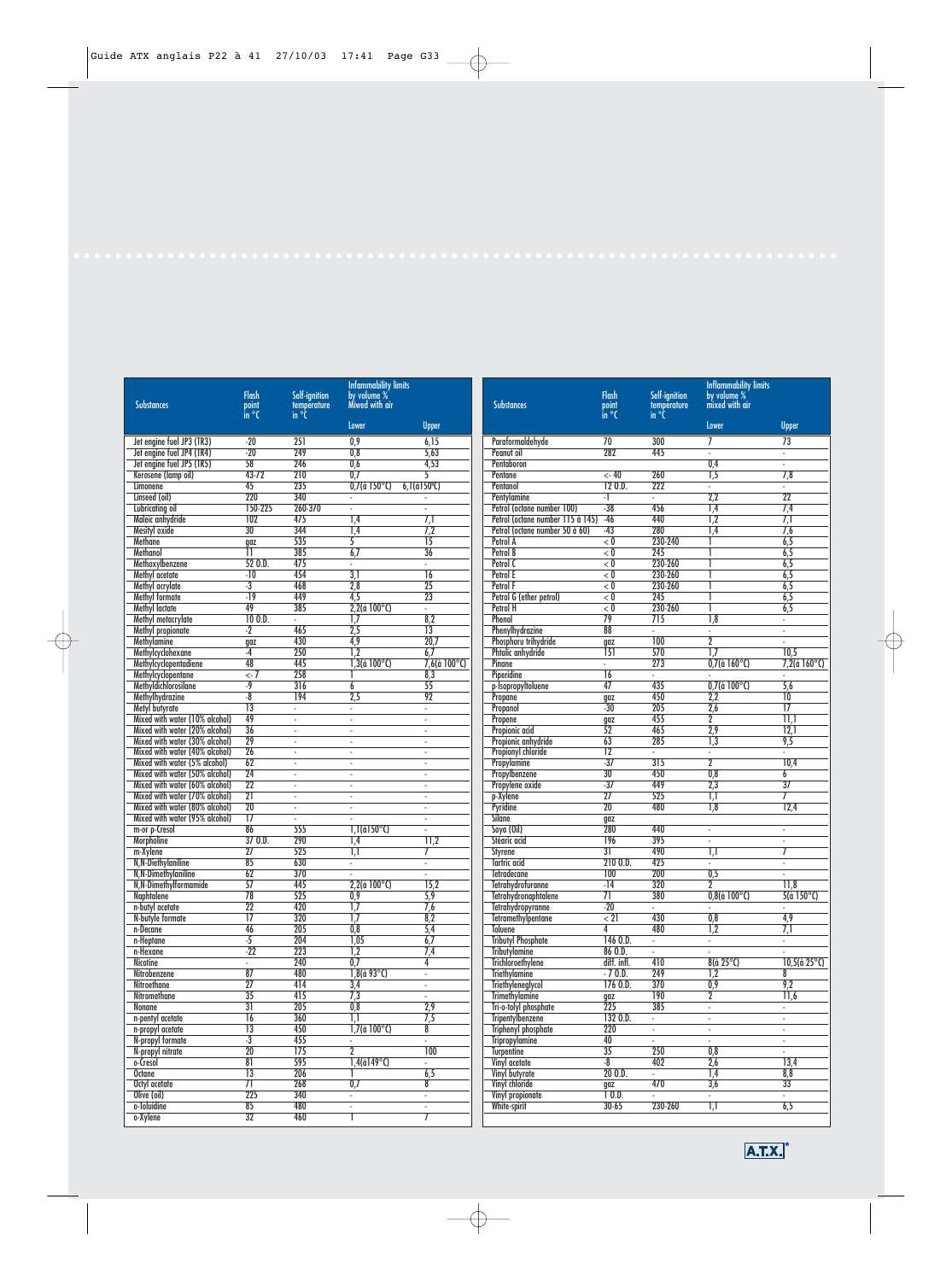|                                            |                                    |                                       | <b>Inflammibility limits</b>       |                                      |                                                 |                                |                              | <b>Inflammability limits</b>  |                                    |
|--------------------------------------------|------------------------------------|---------------------------------------|------------------------------------|--------------------------------------|-------------------------------------------------|--------------------------------|------------------------------|-------------------------------|------------------------------------|
| <b>Substances</b>                          | <b>Flash</b><br>point<br>in °C     | Self-ignition<br>temperature<br>in °C | by volume %<br>mixed with air      |                                      | <b>Substances</b>                               | <b>Flash</b><br>point<br>in °C | self-ignition<br>temperature | by volume %<br>mixed with air |                                    |
|                                            |                                    |                                       | Lower                              | <b>Upper</b>                         |                                                 |                                | in °Ċ                        | Lower                         | <b>Upper</b>                       |
| Acrylic acid                               | 49 O.D.                            | 438                                   | 2,4                                | 8                                    | Diisopropylbenzene                              | 76 O.D.                        | 445                          | 0,9                           | 5.6                                |
| Acrylonitrile                              | 00.D.                              | 480                                   | 3                                  | $\overline{17}$                      | Dimethoxymethane                                | $-320.$                        | 235                          | 2.2                           | 13,8                               |
| Adipic acid                                | 196                                | 420                                   | ÷.                                 | $\mathcal{L}$                        | <b>Dimethyl phtalate</b>                        | 146                            | 490                          | $0.9$ (à 180 $^{\circ}$ C)    | ÷.                                 |
| Allyl and vinyl oxide                      | < 20 0.0.                          | $\omega$                              | $\overline{\phantom{a}}$           | $\blacksquare$                       | Dimethyl sulphide                               | $< -18$                        | 205                          | 2,2                           | 19,7                               |
| Ammonia                                    | qaz                                | $650$ (*)                             | $\overline{15}$                    | 28                                   | <b>Dimethylamine</b>                            | gaz                            | 400                          | 2,8                           | 14,4                               |
| Aniline<br>Anthracene                      | $\overline{70}$<br>121             | 615<br>540                            | $\overline{1,3}$<br>0,6            | $\overline{11}$<br>ä,                | <b>Dimethylsulfoxyde</b><br>Dimthyl oxide       | 950.D.                         | 215<br>350                   | 2,6<br>3,4                    | $\overline{42}$<br>$\overline{27}$ |
| Anthraguinone                              | 185                                | $\mathcal{L}^{\mathcal{A}}$           | ÷.                                 | $\sim$                               | Dipentyl oxide                                  | gaz<br>$\overline{57}$         | 170                          | $\omega$ .                    | ¥.                                 |
| a-Pinene                                   | 32                                 | 255                                   | $\omega$                           | $\mathcal{L}$                        | Diphenyl oxide                                  | 112                            | 615                          | 0.8                           | $\overline{1,5}$                   |
| Benzaldehyde                               | 63                                 | 190                                   | $\blacksquare$                     | $\sim$                               | <b>Diphenylamine</b>                            | 152                            | 630                          | $\sim$                        | $\overline{\phantom{a}}$           |
| Benzene                                    | -11                                | 498                                   | $\overline{1,3}$                   | 7,9                                  | <b>Diphenylmethane</b>                          | 130                            | 485                          | $\omega$                      | $\omega$                           |
| <b>Benzoic</b> acid                        | 121                                | 570                                   | $\blacksquare$                     | $\blacksquare$                       | Dipropyl oxide                                  | $\overline{21}$                | 188                          | $\overline{1,3}$              | 7                                  |
| <b>Benzovl</b> chloride                    | $\overline{72}$                    | $\omega$                              | $\omega$                           | $\omega$                             | Dipropylamine                                   | 170.D.                         | 299                          | $\omega$                      | ä,                                 |
| <b>Benzyl</b> acetate                      | 90                                 | 460                                   | $\omega$                           | $\blacksquare$                       | Disopropyl oxide                                | $-28$                          | 440                          | 1,4                           | 7,9                                |
| Benzyl chloride                            | 67                                 | 585                                   | 1,1                                |                                      | Disulphur Dichloride                            | $\overline{118}$               | 230                          | $\sim$                        | ä,                                 |
| Biphenyl                                   | 112                                | 540                                   | $0.6$ (à 111 $^{\circ}$ C)         | $5,8$ (à 155°C)                      | Divinyl oxide                                   | $\leftarrow 30$                | 360                          | 1,7                           | $\overline{27}$                    |
| Bis (2-hydroxyethyl) oxide                 | 123                                | 224                                   |                                    |                                      | <b>Divinvlbenzene</b>                           | 76 O.D.                        | ÷.                           | 1.1                           | 6.2                                |
| <b>Bromobenzene</b><br><b>Bromomethane</b> | 51<br>diffic. inflam.              | 565<br>510                            | $\omega$<br>6,7                    | $\omega$<br>Π                        | Dodecane<br>Ethane                              | $\overline{73}$                | 203<br>472                   | 0,6<br>3                      | ÷.<br>12.5                         |
| Butane                                     | qaz                                | 287                                   | 1,8                                | 8,4                                  | <b>Ethanethiol</b>                              | gaz<br>$\leftarrow$ 18         | 295                          | $\overline{2,8}$              | 18                                 |
| Butyl and vinyl oxide                      | $-90.D.$                           | 255                                   | $\blacksquare$                     | ÷.                                   | <b>Ethanol</b>                                  | $\overline{12}$                | 363                          | 3,3                           | $\overline{19}$                    |
| Butylamine                                 | $-12$                              | 310                                   | $\overline{1.7}$                   | 9,8                                  | Ethyl acetate                                   | $-4$                           | 425                          | 2                             | 11,5                               |
| <b>Butylbenzene</b>                        | 710.0.                             | 410                                   | 0,8                                | 5,8                                  | <b>Ethyl acrylate</b>                           | 9                              | 372                          | 1,4                           | 14                                 |
| <b>Butyraldehyde</b>                       | $-22$                              | 218                                   | 1,9                                | 12,5                                 | <b>Ethyl and Methyl oxide</b>                   | $-37$                          | 190                          | $\overline{2}$                | 10.1                               |
| <b>Butyric</b> acid                        | 72                                 | 443                                   | $\overline{2}$                     | 10                                   | Ethyl and propenyl oxide                        | $<-70.0$ .                     | ÷.                           | $\sim$                        | ä,                                 |
| Camphor (oil)                              | 47                                 | $\mathcal{L}^{\mathcal{A}}$           | ÷.                                 | $\sim$                               | <b>Ethyl and Vinyl oxide</b>                    | $\overline{546}$               | 200                          | $\overline{1,7}$              | $\overline{28}$                    |
| Carbon disulphide                          | $-30$                              | 90                                    | $\overline{1,3}$                   | $\overline{50}$                      | <b>Ethyl butyrate</b>                           | 24                             | 460                          | ÷.                            | ä,                                 |
| Carbon oxide                               | gaz                                | 605                                   | 12,5                               | $\overline{74}$                      | <b>Ethyl formate</b>                            | $-20$                          | 455                          | 2,8                           | $\overline{16}$                    |
| Carbon oxysulphide                         | gaz                                | ÷.                                    | $\overline{12}$                    | 29                                   | <b>Ethyl lactate</b>                            | 46                             | 400                          | $1.5$ (à $100^{\circ}$ C)     | ¥.                                 |
| Castor (Oil)                               | 229<br>28                          | 445<br>593                            | ÷.                                 | $\omega$<br>9,6                      | Ethyl nitrite                                   | $-35$<br>$\overline{12}$       | 90(décomp.)<br>440           | 4<br>$\overline{1,9}$         | 50<br>π                            |
| Chlorobenzene<br>Chlorodinitrobenzene      | 194                                | ÷.                                    | $\overline{1,3}$<br>$\overline{2}$ | $\overline{22}$                      | <b>Ethyl propionate</b><br><b>Ethylamine</b>    | $< -18$                        | 380                          | 3,5                           | 14                                 |
| Chloroethane                               | $-50$                              | $\overline{515}$                      | $\overline{3,8}$                   | 15,4                                 | <b>Ethylbenzene</b>                             | $\overline{15}$                | 430                          |                               | 6,7                                |
| Chloromethane                              | qaz (- 50)                         | 630                                   | 8,1                                | 17,4                                 | Ethylcyclobutane                                | $\leftarrow$ 16                | 210                          | $\overline{1.2}$              | 7.7                                |
| Crotonaldehyde                             | 12                                 | 230                                   | 2,1                                | 15.5                                 | Ethylcyclohexane                                | $\overline{35}$                | 238                          | 0.9                           | 6.6                                |
| Crotonic acid                              | 870.D.                             | 396                                   | ÷.                                 | $\blacksquare$                       | <b>Ethylcyclopentane</b>                        | $\overline{<}$ 21              | 260                          | $\overline{1,1}$              | 6,7                                |
| Cumene                                     | 36                                 | 424                                   | 0,9                                | 6,5                                  | Ethylene                                        | gaz                            | 450                          | 2,7                           | 36                                 |
| Cyanogene                                  | gaz                                | $\mathcal{L}_{\mathcal{A}}$           | 6,6                                | $\overline{32}$                      | Ethylene oxide                                  | $-17,80.D.$                    | 425                          | $\overline{3}$                | 100                                |
| Cyclohexane                                | $-20$                              | 245                                   | 1,3                                | 8                                    | Ethyleneglycol                                  | $\overline{111}$               | 398                          | 3,2                           | 28                                 |
| Cyclohexanol                               | 67                                 | 300                                   | ÷.                                 | $\omega$                             | Formaldehyde                                    | qaz                            | 424                          |                               | $\overline{73}$                    |
| Cyclohexanone                              | 43                                 | 420                                   | $1,1$ (à $100^{\circ}$ C)          | 9,4                                  | Formamide                                       | 1540.                          | ä,                           |                               | $\mathbb{Z}^+$                     |
| Cyclohexene                                | $\leftarrow$ 7<br>57               | 244<br>330                            | $\blacksquare$<br>ä,               | $\overline{\phantom{a}}$<br>$\omega$ | <b>Formic acid</b><br>Fuels distilling between: | 46,5                           | 480                          | 14,3                          | $\overline{34}$                    |
| Cyclohexyl acetate<br>Cyclohexylamine      | $\overline{31}$                    | 290                                   | ÷.                                 | $\sim$                               | <b>Furane</b>                                   | < 0                            | ÷.                           | 2,3                           | 14,3                               |
| Cyclopentane                               | $\left\langle \cdot \right\rangle$ | 361                                   | $\overline{1,5}$                   | $\overline{\phantom{a}}$             | <b>Furfurylic alcohol</b>                       | 65                             | 490                          | $\overline{1,8}$              | 16,3                               |
| Cyclopentanone                             | 26                                 | $\overline{\phantom{a}}$              | $\blacksquare$                     | $\blacksquare$                       | Hexanoïc acid                                   | 101                            | 380                          | ÷.                            | ÷.                                 |
| Cyclopropane                               | gaz                                | 495                                   | 2,4                                | 10,4                                 | Hydrazine                                       | 38                             | $23 - 270$ (*)               | 7.9                           | 100                                |
| Decahydronaphtalene                        | 57                                 | 250                                   | $0,7$ (à $100^{\circ}$ C)          | $4,9$ (à $100^{\circ}$ C)            | Hydrogen                                        | gaz                            | 500                          | 4                             | 75                                 |
| Deuterium                                  | gaz                                | ÷.                                    |                                    | 75                                   | Hydrogen cyanide                                | -17                            | 535                          | $\overline{6}$                | 41                                 |
| Di (2-ethylhexyl) phtalate                 | 2150.D.                            | 390                                   | $0.3$ (à 245°C)                    | $\mathbb{Z}^{\times}$                | Hydrogen sulphide                               | gaz                            | 260                          | 4                             | 44                                 |
| Diallyl oxide                              | $-70.0.$                           | $\blacksquare$                        |                                    | ÷.                                   | <b>Isobutane</b>                                | $\frac{gaz}{27}$               | 460                          | $\overline{1,8}$              | 9,8                                |
| <b>Dibutyl oxidee</b>                      | $\overline{25}$                    | 194                                   | $\overline{1,5}$                   | 7,6                                  | <b>Isobutanol</b>                               |                                | 415                          | $1,7$ (à 51 $^{\circ}$ C)     | $10,6$ (à 94 $^{\circ}$ C)         |
| Dibutyl phtalate                           | 157                                | 400                                   | $0,5$ (à 235 $^{\circ}$ C)         | ۰                                    | Isobutyl acetate                                | $\overline{17}$                | 420                          | 1,3                           | 10,5                               |
| <b>Dibutyl Sebacate</b>                    | 178 O.D.                           | 365                                   | $0,4$ (à 243°C)                    | $\mathcal{L}_{\mathcal{A}}$          | <b>Isobutylamine</b>                            | $-9$                           | 375                          | $\mathcal{L}^{\mathcal{L}}$   | ÷.                                 |
| Dichlorine oxide<br><b>Dichloromethane</b> | gaz<br>diffic. inflam.             | $\sim$<br>556                         | 23,5                               | 100<br>$\overline{22}$               | Isobutylbenzene                                 | 55<br>42                       | 425<br>345                   | 0,8<br>$\overline{1,2}$       | 6<br>$9$ (à $100^{\circ}$ C)       |
| <b>Diesel Fuel</b>                         | 70-120                             | 250-280                               | 13<br>0,6                          | ÷.                                   | Isopentanol<br><b>Isopentyl</b> acetate         | 25                             | 360                          | $1$ (à $100^{\circ}$ C)       |                                    |
| Diethyl oxide                              | $-45$                              | 160                                   | $\overline{1,9}$                   | $\overline{\mathbf{3}}$              | Isopropyl acetate                               | $\overline{2}$                 | 460                          | 1,8                           | 7,5<br>8                           |
| <b>Diethyl phtalate</b>                    | 1630.D.                            | $\omega$                              |                                    | $\mathcal{L}_{\mathcal{A}}$          | Isopropyl and vinyl oxide                       | $-32$                          | 270                          | $\mathbb{Z}^2$                | ÷.                                 |
| <b>Diethylacetaldehyde</b>                 | 210.D.                             | $\omega$                              | $\overline{1,2}$                   | 7,7                                  | <b>Isopropyl</b> formate                        | -6                             | 485                          | $\omega_{\rm c}$              | $\omega$                           |
| <b>Diethylamine</b>                        | $-23$                              | 310                                   | $\overline{1,8}$                   | $\overline{10,1}$                    | <b>Isopropylamine</b>                           | $-370.$                        | 400                          | $\mathcal{L}^{\mathcal{L}}$   | ÷.                                 |
| Diethylcyclohexane                         | 48                                 | 240                                   | $0,8$ (à $60^{\circ}$ C)           | $6$ (àl 10 $^{\circ}$ C)             | Jet engine fuel JP1 (TRO)                       | 38                             | 255                          | 0,67                          | 4,96                               |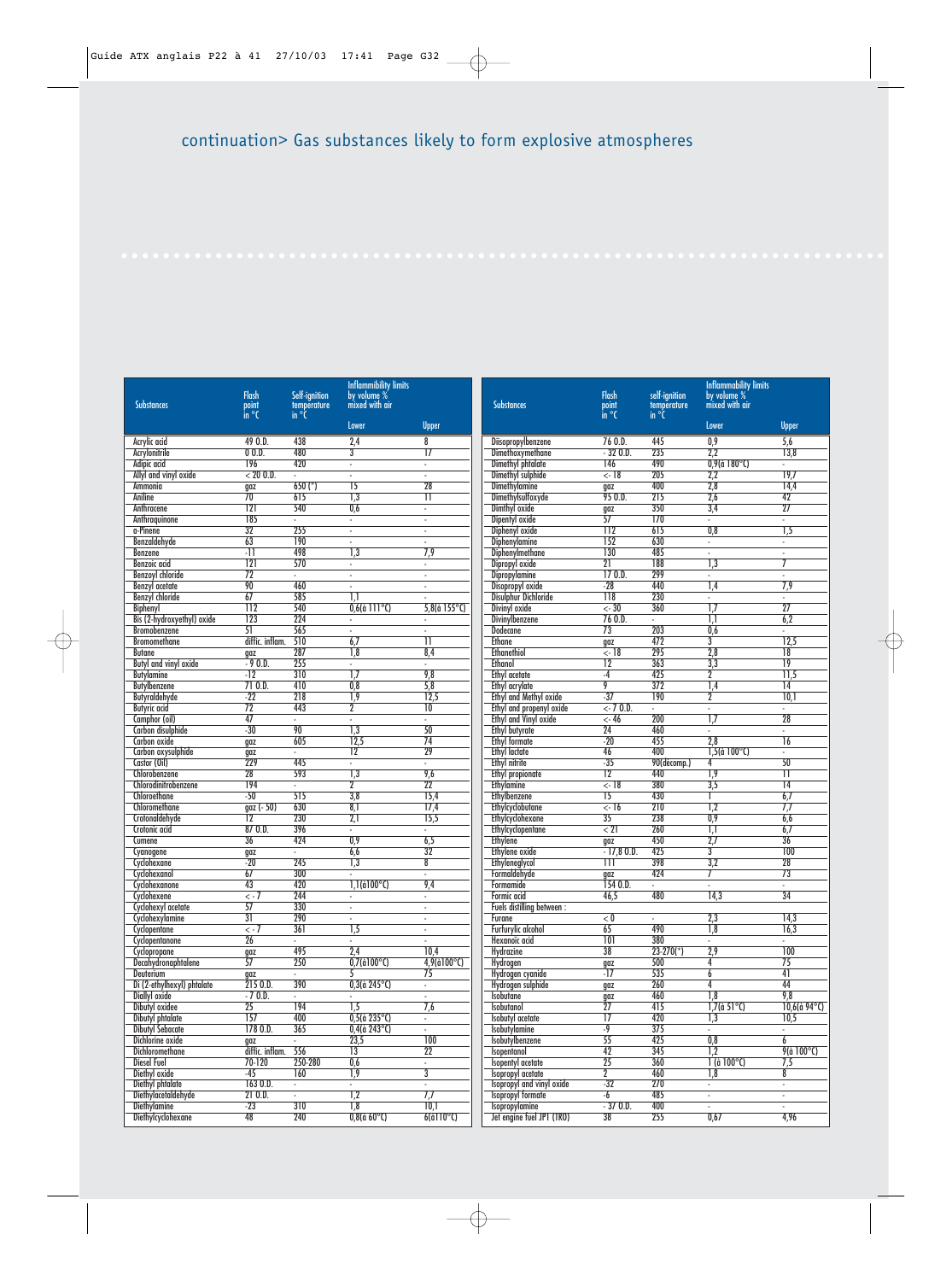| <b>Substances</b>                                    | <b>Flash</b><br>point<br>in °C | Self-ignition<br>temperature<br>in °C | <b>Inflammability limits</b><br>by volume %<br>mixed with air |                            | <b>Substances</b>                                               |
|------------------------------------------------------|--------------------------------|---------------------------------------|---------------------------------------------------------------|----------------------------|-----------------------------------------------------------------|
|                                                      |                                |                                       | <b>Lower</b>                                                  | <b>Upper</b>               |                                                                 |
| 1 - Bromobutane                                      | 18                             | 265                                   | $0,6$ (à 111 $^{\circ}$ C)                                    | $5,8$ (à 155 $^{\circ}$ C) | 2,4-Dimethylhexane                                              |
| 1 - Bromopentane                                     | 32                             | ä,                                    |                                                               |                            | 2,4-Dimethylpentane                                             |
| 1 - Butanol                                          | 29                             | 343                                   | 1,4                                                           | 11,2                       | 2.4-Pentanedione                                                |
| 1 - Butene                                           | gaz                            | 380                                   | $\overline{1.6}$                                              | 10                         | 2,5-heptadièee-4-one                                            |
| 1,1,1-Trichloroethane                                | diff. infl.                    | 537                                   | $\overline{7,5}$                                              | 12,5                       | 2,5-Hexanedione                                                 |
| 1.1-Dichloroethane                                   | $-6$<br>$-28$                  | ä,<br>565                             | 5,6<br>6,5                                                    | ä,<br>15,5                 | 2,6-Dimethyl-4-heptanol                                         |
| 1,1-Dichloroethylene<br>1.1-Diethoxvethane           | $-21$                          | 230                                   | 1,6                                                           | 10.4                       | 2,6-Dimethyl-4-heptanone<br>210 $\degree$ C and 365 $\degree$ C |
| 1,1-Dimethylhydrazine                                | $-15$                          | 249                                   | $\overline{2}$                                                | 95                         | 2-Chloro-1,1-dimethoxyethane                                    |
| 1,2,3-Propanetriol                                   | 199                            | 370                                   | L,                                                            | L.                         | 2-Chloro-1,3-butadiene                                          |
| 1,2,4-Trichlorobenzene                               | 105                            | 571                                   | $2,5$ (à 150 $^{\circ}$ C)                                    | $6,6$ (à 150 $^{\circ}$ C) | 2-Chloro-2-butene                                               |
| 1,2,4-Trimethylbenzene                               | 44                             | 500                                   | 0,9                                                           | 6,4                        | 2-Chloroethanol                                                 |
| 1,2-Diaminopropane                                   | 330.D.                         | 416                                   |                                                               |                            | 2-Chlorophenol                                                  |
| 1.2-Dichlorobenzene                                  | 66                             | 645                                   | 2.2                                                           | 9,2                        | 2-Chloropropane                                                 |
| 1.2-Dichloroethane                                   | $\overline{13}$                | 410                                   | 6.2                                                           | $\overline{16}$            | 2-Ethoxyethanol                                                 |
| 1,2-Dichloroethylene                                 | $\overline{2}$                 | 460                                   | 5,6                                                           | 12,8                       | 2-éthoxyéthyle acetate                                          |
| 1,2-Dichloropropane                                  | $\overline{15}$                | 555                                   | 3.4                                                           | 14,5                       | 2-Furaldehyde                                                   |
| 1,2-Propanediol<br>1.3 - Benzenediol                 | 98                             | 370                                   | 2.6                                                           | 12,5                       | 2-Hexanone                                                      |
| 1.3 - Butadiene                                      | 127                            | 608<br>420                            | $1,4$ (à 200°C)<br>$\overline{2}$                             | L.<br>$\overline{12}$      | 2-hydroxybenzoïc acid<br>2-Methyl-1,3-butadiene                 |
| $1,3,5$ -Trioxan                                     | qaz<br>450.D.                  | 414                                   | 3,6                                                           | $\overline{29}$            | 2-Methyl-1-pentanal                                             |
| 1,3-Diaminopropane                                   | 240.D.                         | ÷.                                    | ÷.                                                            | ÷.                         | 2-Methylacrylaldehyde                                           |
| 1,3-Dioxolanne                                       | 10.D.                          | ä,                                    | ÷,                                                            | ä,                         | 2-Methylbutane                                                  |
| 1.4 - Benzenediol                                    | 165                            | 515                                   | ä,                                                            | ä,                         | 2-Methylfuranne                                                 |
| 1.4-Dichlorobenzene                                  | 65                             | ÷,                                    | ä,                                                            | ÷.                         | 2-Methylhexane                                                  |
| 1,4-Dioxanne                                         | $\overline{12}$                | 180                                   | $\overline{2}$                                                | $\overline{22}$            | 2-Methylpentane                                                 |
| 175°C and 275°C                                      | > 70                           | 254                                   | 0.58                                                          | 4,45                       | 2-Methylpropanal                                                |
| 185°C and 330°C                                      | >70                            | 259                                   | 0.52                                                          | 4.09                       | 2-Methylpropene                                                 |
| 1-Chloro-1,2,2--trifluoroethylene                    | gaz                            | $\omega$                              | 8,4                                                           | 16                         | 2-Methylpyridine                                                |
| 1-Chloro-2 methylpropane                             | $\zeta$ 21                     | ÷,                                    | $\overline{2}$                                                | 8.8                        | 2-Naphtol                                                       |
| 1-Chloro-2,3-epoxypropane<br>1-Chloro-4 nitrobenzene | 310.D.<br>127                  | 411<br>ä,                             | 3,8<br>÷.                                                     | $\overline{21}$<br>÷.      | 2-Nitropropane<br>2-Octanone                                    |
| 1-Chlorobutane                                       | $-9$                           | 240                                   | $\overline{1,8}$                                              | 10.1                       | 2-Pentanone                                                     |
| 1-Chloropentane                                      | 12,80.D.                       | 260                                   | $\overline{1,6}$                                              | 8,6                        | 2-Phenylpropene                                                 |
| 1-Chloropropane                                      | $< -18$                        | 520                                   | 2.6                                                           | 11,1                       | 2-Propanol                                                      |
| 1-Chloropropene                                      | <- 6                           | $\bar{a}$                             | 4,5                                                           | 16                         | 2-Propene-1-ol                                                  |
| 1-Hexene                                             | $\overline{5}$                 | 253                                   | ÷.                                                            | ÷.                         | 2-Propenylamine                                                 |
| 1-Naphtylamine                                       | 157                            |                                       | ä,                                                            | $\overline{\phantom{a}}$   | 3 - Bromo - 1 - propène                                         |
| 1-Nitropropane                                       | 36                             | 420                                   | 2,2                                                           | ä,                         | 3 - Butene-2-one                                                |
| 1-Octene                                             | 210.D.                         | 230                                   | ä,                                                            | ä,                         | 3,6-Diazaoctane-1,8-diamine                                     |
| $1$ -one                                             | 84                             | 460                                   | $\overline{0,8}$                                              | $\overline{3,8}$           | 3-Azapentane-1,5-diamine                                        |
| 1-Pentanol<br>1-Pentene                              | 32<br>$-180.$                  | 300<br>275                            | $\overline{1,2}$<br>$\overline{1,5}$                          | 10 (à 100°C)<br>8,7        | 3-Chloropropene<br>3-Hexanone                                   |
| 1-Phenvlethanone                                     | $\overline{77}$                | 570                                   | ä,                                                            | l,                         | 3-Methyl-1-butene                                               |
| 1-Propanol                                           | $\overline{15}$                | 370                                   | $\overline{2,1}$                                              | 13,5                       | 3-Pentanone                                                     |
| 2 - Aminoethanol                                     | 85                             | 410                                   |                                                               |                            | 4-Heptanone                                                     |
| 2 - Butanone                                         | $-9$                           | 404                                   | $1,4$ (à $93^{\circ}$ C)                                      | $11,4$ (à93°C)             | 4-Hydroxy-4-methyl-2-pentan                                     |
| 2 - Butene                                           | gaz                            | 320                                   | $\overline{1,7}$                                              | 9                          | 4-Methyl-1,3-pentadiene                                         |
| 2 - Butene-1-ol                                      | 27                             | 349                                   | 4,2                                                           | 35,3                       | 4-Methyl-2-pentanol                                             |
| 2,2',2"-Nitrilotriethanol                            | 196                            | ä,                                    | ÷.                                                            | ä,                         | 4-Methyl-2-pentanone                                            |
| 2,2,4-Trimethylpentane                               | $-12$                          | 415                                   | $\overline{1,1}$                                              | 6                          | 4-Methylpyridine                                                |
| 2,2,5-Trimethylhexane                                | 130.D.                         | ä,                                    | ÷.                                                            | ÷,                         | 4-Nitrotoluene                                                  |
| 2,2-Dimethylbutane<br>2,2-Dimethylpropane            | $-47$                          | 405<br>450                            | $\overline{1,2}$<br>$\overline{1,4}$                          | 7<br>$\overline{7,5}$      | Acetaldehyde                                                    |
| 2,2'-Iminodiethanol                                  | gaz<br>1720.D.                 | 660                                   | $\blacksquare$                                                | ä,                         | Acetanilide                                                     |
| 2,3-Dimethylbutane                                   | $-29$                          | 405                                   | $\overline{1,2}$                                              | 7                          | Acétic acid                                                     |
| 2,3-Dimethylhexane                                   | 70.D.                          | 435                                   | ÷                                                             | ÷,                         | Acetic anhydride                                                |
| 2,3-Dimethylpentane                                  | $\leftarrow$ 7                 | 335                                   | $\overline{1,1}$                                              | 6,7                        | Acetone                                                         |
| 2,4- Toluylene diisocyanate                          | 127                            | ł,                                    | $\overline{0,9}$                                              | 9,5                        | Acetonitrile                                                    |
| 2,4,4-Trimethyl-1-pentene                            | $-5$                           | 390                                   | 0,8                                                           | 4,8                        | Acetyle chloride                                                |
| 2,4,4-Trimethyl-2-pentene                            | 20.0.                          | 305                                   | ÷.                                                            | ٠                          | Acetylene                                                       |
| 2,4,6-Trimethyl-1,3,5-trioxanne                      | $\overline{35}$                | 235                                   | $\overline{1,3}$                                              | ä,                         | <b>Acrolein</b>                                                 |

| <b>Substances</b>                               | <b>Flash</b><br>Point<br>$\overline{\mathsf{in}^{\circ}C}$ | Self-ignition<br>temperature<br>in °C | Inflammability limits<br>by volume %<br>mixed with air<br>Lower | Upper                     |
|-------------------------------------------------|------------------------------------------------------------|---------------------------------------|-----------------------------------------------------------------|---------------------------|
| 2,4-Dimethylhexane                              | 100.D.                                                     | $\blacksquare$                        |                                                                 |                           |
| 2,4-Dimethylpentane                             | $-12$                                                      |                                       | $\overline{\phantom{a}}$                                        | ÷,                        |
| 2,4-Pentanedione                                | $\overline{33}$                                            | 340                                   | ÷,                                                              | $\blacksquare$            |
| 2,5-heptadièee-4-one                            | 850.D.<br>78                                               | ä,<br>499                             | ÷,                                                              | $\blacksquare$<br>÷,      |
| 2,5-Hexanedione<br>2,6-Dimethyl-4-heptanol      | $\overline{74}$                                            | ÷,                                    | $0,8$ (à $100^{\circ}$ C)                                       | $6,1$ (à $100^{\circ}$ C) |
| 2,6-Dimethyl-4-heptanone                        | 49                                                         | 396                                   | $0,8$ (à 93°C)                                                  | $7,1$ (à 93°C)            |
| 210°C and 365°C                                 | >70                                                        | 263                                   | 0,45                                                            | 3,71                      |
| 2-Chloro-1,1-dimethoxyethane                    | 43                                                         | 232                                   | ÷                                                               | ÷                         |
| 2-Chloro-1,3-butadiene                          | $-20$                                                      |                                       | $\overline{4}$                                                  | 20                        |
| 2-Chloro-2-butene<br>2-Chloroethanol            | $-19$<br>60                                                | ÷,<br>425                             | $\overline{2,3}$<br>4,9                                         | 9,3<br>15,9               |
| 2-Chlorophenol                                  | 64                                                         | $\overline{\phantom{a}}$              | ÷                                                               | ÷                         |
| 2-Chloropropane                                 | $-32$                                                      | 590                                   | 2,8                                                             | 10,7                      |
| 2-Ethoxyethanol                                 | 43                                                         | 235                                   | $1,7$ (à 93°C)                                                  | $15,6$ (à 93°C)           |
| 2-éthoxyéthyle acetate                          | 47                                                         | 380                                   | $\overline{17}$                                                 | L,                        |
| 2-Furaldehyde                                   | 60                                                         | 315                                   | 2,1                                                             | 19,3                      |
| 2-Hexanone                                      | $\overline{25}$<br>157                                     | 423                                   | $\overline{\phantom{a}}$                                        | 8                         |
| 2-hydroxybenzoïc acid<br>2-Methyl-1,3-butadiene | $-54$                                                      | 540<br>395                            | $1,1$ (à 200 $^{\circ}$ C)<br>$\overline{1,5}$                  | ä,<br>8,9                 |
| 2-Methyl-1-pentanal                             | 200.                                                       | ÷.                                    | ä,                                                              | ä,                        |
| 2-Methylacrylaldehyde                           | 10.D.                                                      | ä,                                    | ä,                                                              | ä,                        |
| 2-Methylbutane                                  | $\leftarrow$ 51                                            | 420                                   | $\overline{1,4}$                                                | 7,6                       |
| 2-Methylfuranne                                 | $-30$                                                      | ÷,                                    | ÷,                                                              | ÷                         |
| 2-Methylhexane                                  | $\overline{<-18}$                                          |                                       | ī                                                               | $\overline{6}$            |
| 2-Methylpentane                                 | $\overline{<-29}$<br>$-18$                                 | 264<br>196                            | ī<br>$\overline{1,6}$                                           | 7<br>10,6                 |
| 2-Methylpropanal<br>2-Methylpropene             | gaz                                                        | 465                                   | 1,8                                                             | 9,6                       |
| 2-Methylpyridine                                | 380.D.                                                     | 535                                   | ÷,                                                              | ÷                         |
| 2-Naphtol                                       | 152                                                        | ä,                                    | L,                                                              | ä,                        |
| 2-Nitropropane                                  | $\overline{24}$                                            | 428                                   | 2,6                                                             | π                         |
| 2-Octanone                                      | 52                                                         | ä,                                    | ÷.                                                              | ä,                        |
| 2-Pentanone                                     | 7<br>58                                                    | 452<br>489                            | $\overline{1,5}$<br>$\overline{0,7}$                            | 8,2<br>π                  |
| 2-Phenylpropene<br>2-Propanol                   | П                                                          | 395                                   | 2                                                               | $\overline{12}$           |
| 2-Propene-1-ol                                  | $\overline{21}$                                            | 375                                   | $\overline{2,5}$                                                | $\overline{18}$           |
| 2-Propenylamine                                 | $-29$                                                      | 370                                   | 2.2                                                             | $\overline{22}$           |
| 3 - Bromo - 1 - propène                         | -1                                                         | 295                                   | 4                                                               | 7,3                       |
| 3 - Butene-2-one                                | -7                                                         | 491                                   | $\overline{2,1}$                                                | 15,6                      |
| 3,6-Diazaoctane-1,8-diamine                     | 135                                                        | 335                                   | $\overline{\phantom{a}}$                                        | ÷,                        |
| 3-Azapentane-1,5-diamine<br>3-Chloropropene     | 98<br>$-32$                                                | 358<br>485                            | $\overline{2}$<br>2,9                                           | 6,7<br>11.1               |
| 3-Hexanone                                      | 350.                                                       | ÷.                                    | ~1                                                              | $\sim\!\!8$               |
| 3-Methyl-1-butene                               | $\leftarrow \overline{7}$                                  | 365                                   | $\overline{1,5}$                                                | 9,1                       |
| 3-Pentanone                                     | $\overline{12}$                                            | 450                                   | 1,6                                                             | ÷                         |
| 4-Heptanone                                     | 49                                                         | L,                                    | ÷,                                                              | ä,                        |
| 4-Hydroxy-4-methyl-2-pentanone                  | $\overline{64}$                                            | 600                                   | $\overline{1,8}$                                                | 6,9                       |
| 4-Methyl-1,3-pentadiene<br>4-Methyl-2-pentanol  | -34<br>41                                                  | $\blacksquare$                        | ī                                                               | $\sim$<br>5,5             |
| 4-Methyl-2-pentanone                            | 16                                                         | 448                                   | $1,2$ (à 93°C)                                                  | 8(à 93°C)                 |
| 4-Methylpyridine                                | 56 O.D.                                                    | ÷,                                    | ÷,                                                              |                           |
| 4-Nitrotoluene                                  | 106                                                        | ä,                                    | ä,                                                              | ä,                        |
| Acetaldehyde                                    | -37                                                        | 175                                   | 4                                                               | 60                        |
| Acetanilide                                     | 1690.D.                                                    | 530                                   | ÷.                                                              | ÷.                        |
| Acétic acid                                     | 39                                                         | 463                                   | 4                                                               | $\overline{20}$           |
| Acetic anhydride                                | 49                                                         | $\overline{315}$                      | 2,7                                                             | 10,3                      |
| Acetone                                         | $-20$                                                      | 465                                   | 2,6<br>$\overline{3}$                                           | 13<br>$\overline{16}$     |
| Acetonitrile<br>Acetyle chloride                | 2<br>$\overline{4}$                                        | 520<br>390                            | ä,                                                              | ÷.                        |
| Acetylene                                       | gaz                                                        | 300                                   | 2,5                                                             | 81                        |
| <b>Acrolein</b>                                 | $-26$                                                      | 220                                   | 2,8                                                             | $\overline{31}$           |

Classified on first number Classified on first letter

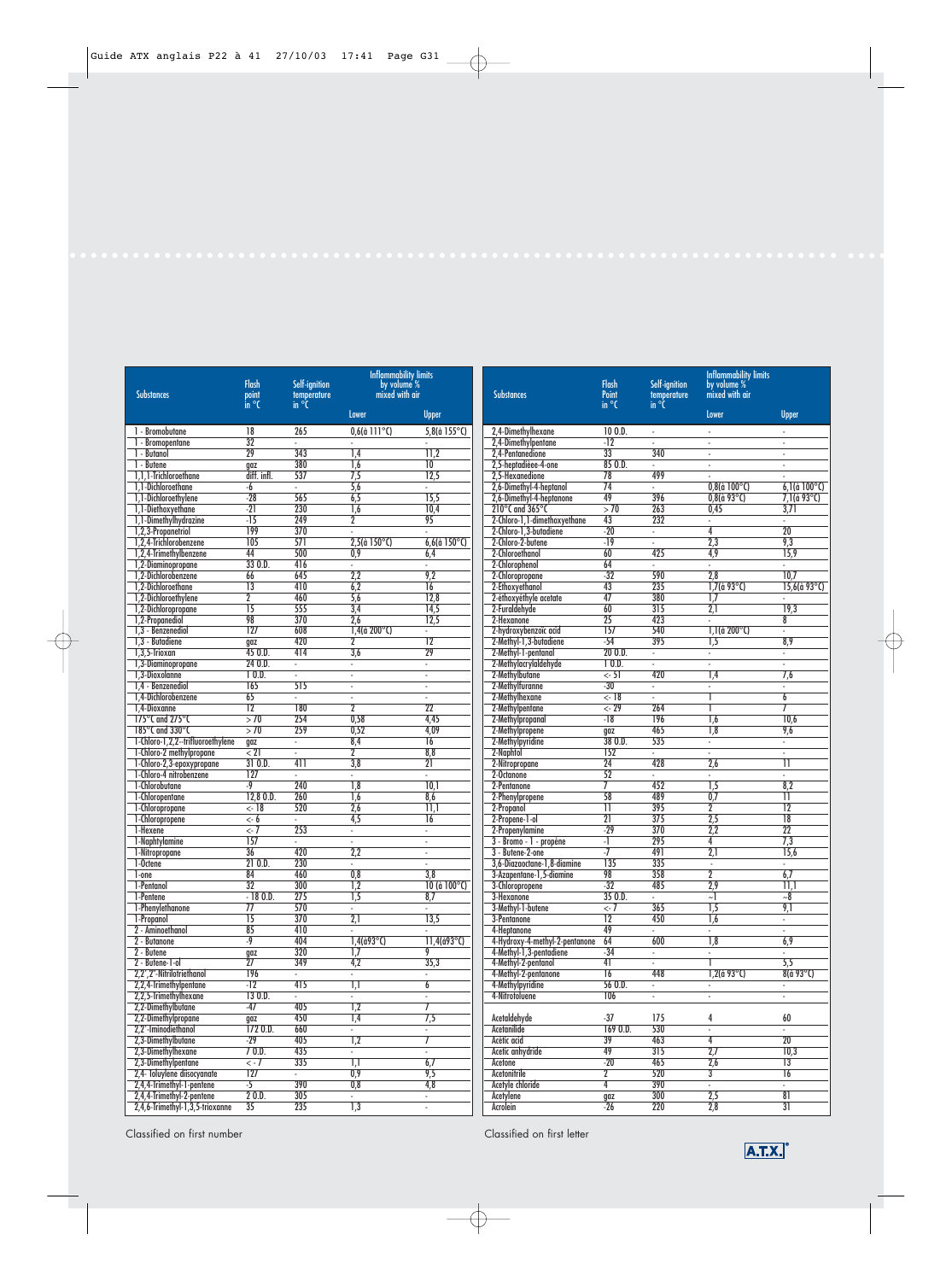## Gas substances likely to form explosive atmospheres



*Being re-printed. Volume 1 : Gas, vapours ; Volume 2 : Dusts - First half of year 2003*

## ATX advice

Following informations are given just as an example to explain the French rules on those subjects : please identify in your country the equivalent and remember, if there is no rule, that gaz, vapour and dust have no nationality: the way to explose or protect yourselves are the same everywhere.

 $\mathbf{I}_{\text{t}}$  is important to be familiar with inflammability characteristics of substances that could form explosive atmospheres - this includes the flash point and self-ignition temperature in °C for gases, self-ignition temperature in layers or in clouds for dust. Furthermore, the practical safety guide published by the CNPP contains lists of all data sheets for dangerous products.

The table opposite indicates the flash points, the self- ignition temperatures and the inflammability limits in the air of the usual gas and vapours.

Gas and vapour inflammability characheristics (limits of concentration, flash points, inflammation temperatures) differ depending on the method used to determine them. Therefore, slightly different values (flash points, inflammability limits) or significantly different values (inflammation temperatures) may be found in other sources.

Flash points were determined in a closed dish, unless mentioned otherwise (open dish "O.D.").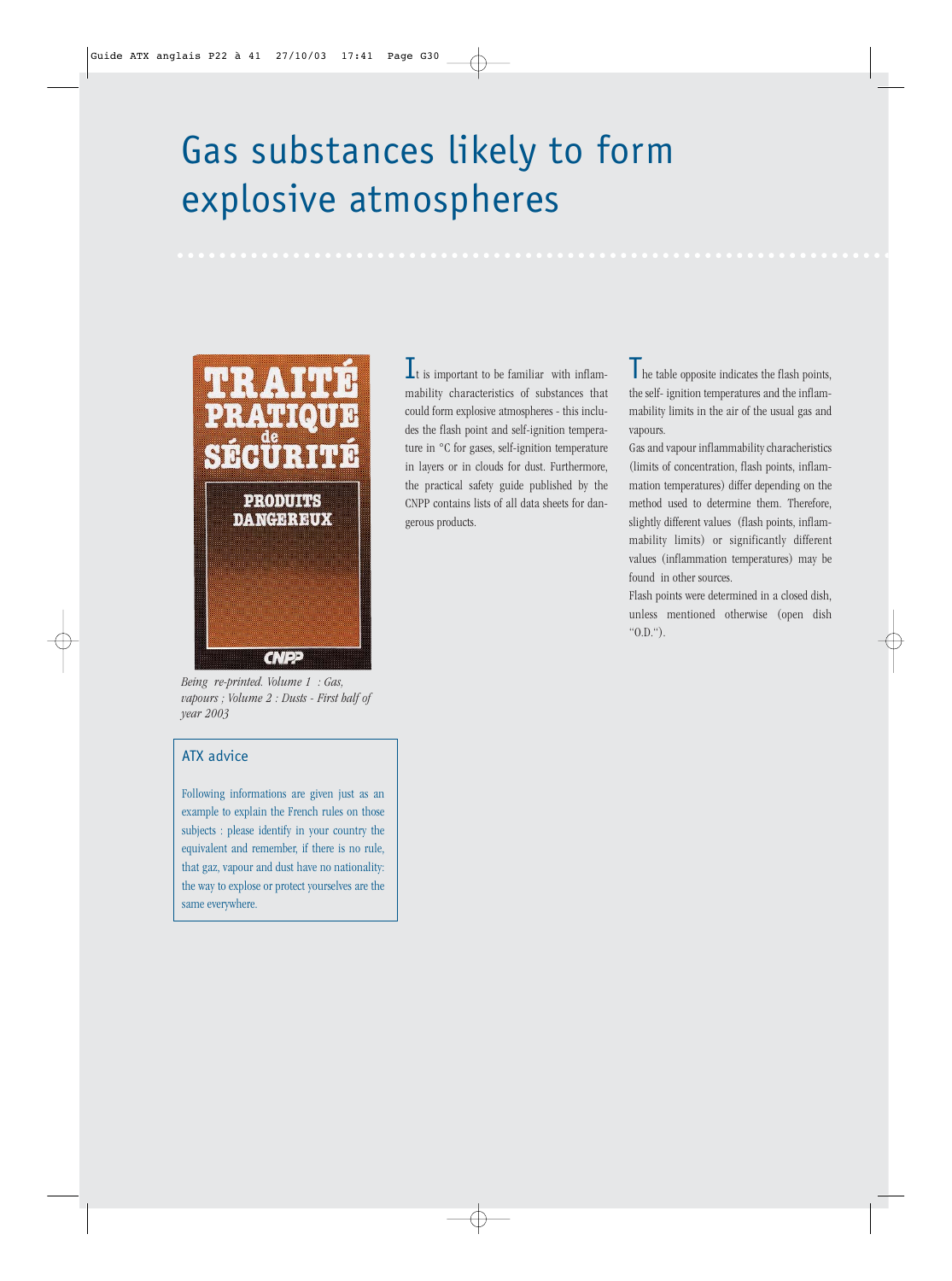butyl acetate, amyl acetate, butanol and ethylene oxide.

Knowing that the most dangerous gas is the gas with the lowest ignition temperature, in this case butanol (343°), we can deduce that the electrical equipment installed on this site must be kept at a temperature below 343°, and therefore should be in class T2, T3, T4, T5 or T6.

The most explosive gas is ethylene oxide (subdivision B). The installed electrical equipment should be at least class II or IIB.

| B<br>A<br>Ethyl/Methyl ketone<br>Carbon monoxide<br>n-propyl acetate<br>Methyl acetate<br>n-butyl acetate<br>Ethyle nitrate<br><b>Butadene 1.3</b><br>Amyl acetate<br>Cyclohexane<br>Iso-octane<br><b>Ammoniac</b><br><b>Ethylene</b><br><b>Benzene</b><br>Heptane<br>Pentane<br><b>Butanol</b><br><b>Decane</b><br><b>Xylene</b><br>$360^{\circ}$ C<br>343°C<br>$90^{\circ}$ C<br>$\bullet$<br>$\bullet$<br>$\bullet$<br>$\bullet$<br>$\bullet$<br>$\bullet$<br>$\bullet$<br>$\bullet$<br>$\bullet$<br>$\bullet$<br>$\bullet$<br>$\bullet$<br>$\bullet$<br>$\bullet$<br>$\bullet$<br>$\bullet$<br>$\bullet$<br>$\bullet$<br>$\bullet$<br>$\bullet$<br>$\bullet$<br>$\bullet$<br>$\bullet$<br>$\bullet$<br>$\bullet$<br>$\bullet$<br>$\bullet$<br>$\bullet$<br>$\bullet$<br>$\bullet$<br>$\bullet$<br>$\bullet$<br>$\bullet$<br>$\bullet$<br>$\bullet$<br>$\bullet$<br>$\bullet$<br>$\bullet$<br>$\bullet$<br>$\bullet$<br>$\bullet$<br>$\bullet$<br>$\bullet$<br>$\bullet$<br>$\bullet$<br>$\bullet$<br>$\bullet$<br>$\bullet$<br>$\bullet$<br>$\bullet$<br>$\bullet$<br>$\bullet$ | Hexane<br>223°C 650°C 605°C 260°C 204°C 530°C 205°C 498°C 460°C 245°C 510°C 454°C 450°C 420°C | $\mathsf{C}$ | Carbon disulphide<br>Ethylene oxide<br>Hydrogen<br>Acetylene | 450°C 420°C 425°C 500°C<br>90°C<br>$300^{\circ}$ C |  | $\bullet$ | $\bullet$ |  | $\bullet$<br>$\bullet$<br>$\bullet$ | $\bullet$ | $\bullet$ |  | $\bullet$<br>$\bullet$ | $\bullet$ | $\bullet$<br>$\bullet$ |  |
|-------------------------------------------------------------------------------------------------------------------------------------------------------------------------------------------------------------------------------------------------------------------------------------------------------------------------------------------------------------------------------------------------------------------------------------------------------------------------------------------------------------------------------------------------------------------------------------------------------------------------------------------------------------------------------------------------------------------------------------------------------------------------------------------------------------------------------------------------------------------------------------------------------------------------------------------------------------------------------------------------------------------------------------------------------------------------------------|-----------------------------------------------------------------------------------------------|--------------|--------------------------------------------------------------|----------------------------------------------------|--|-----------|-----------|--|-------------------------------------|-----------|-----------|--|------------------------|-----------|------------------------|--|
|                                                                                                                                                                                                                                                                                                                                                                                                                                                                                                                                                                                                                                                                                                                                                                                                                                                                                                                                                                                                                                                                                     |                                                                                               |              |                                                              |                                                    |  |           |           |  |                                     |           |           |  |                        |           |                        |  |
|                                                                                                                                                                                                                                                                                                                                                                                                                                                                                                                                                                                                                                                                                                                                                                                                                                                                                                                                                                                                                                                                                     |                                                                                               |              |                                                              |                                                    |  |           |           |  |                                     |           |           |  |                        |           |                        |  |
|                                                                                                                                                                                                                                                                                                                                                                                                                                                                                                                                                                                                                                                                                                                                                                                                                                                                                                                                                                                                                                                                                     |                                                                                               |              |                                                              |                                                    |  |           |           |  |                                     |           |           |  |                        |           |                        |  |
|                                                                                                                                                                                                                                                                                                                                                                                                                                                                                                                                                                                                                                                                                                                                                                                                                                                                                                                                                                                                                                                                                     |                                                                                               |              |                                                              |                                                    |  |           |           |  |                                     |           |           |  |                        |           |                        |  |
|                                                                                                                                                                                                                                                                                                                                                                                                                                                                                                                                                                                                                                                                                                                                                                                                                                                                                                                                                                                                                                                                                     |                                                                                               |              |                                                              |                                                    |  |           |           |  |                                     |           |           |  |                        |           |                        |  |
|                                                                                                                                                                                                                                                                                                                                                                                                                                                                                                                                                                                                                                                                                                                                                                                                                                                                                                                                                                                                                                                                                     |                                                                                               |              |                                                              |                                                    |  |           |           |  |                                     |           |           |  |                        |           |                        |  |
|                                                                                                                                                                                                                                                                                                                                                                                                                                                                                                                                                                                                                                                                                                                                                                                                                                                                                                                                                                                                                                                                                     |                                                                                               |              |                                                              |                                                    |  |           |           |  |                                     |           |           |  |                        |           |                        |  |
|                                                                                                                                                                                                                                                                                                                                                                                                                                                                                                                                                                                                                                                                                                                                                                                                                                                                                                                                                                                                                                                                                     |                                                                                               |              |                                                              |                                                    |  |           |           |  |                                     |           |           |  |                        |           |                        |  |
|                                                                                                                                                                                                                                                                                                                                                                                                                                                                                                                                                                                                                                                                                                                                                                                                                                                                                                                                                                                                                                                                                     |                                                                                               |              |                                                              |                                                    |  |           |           |  |                                     |           |           |  |                        |           |                        |  |
|                                                                                                                                                                                                                                                                                                                                                                                                                                                                                                                                                                                                                                                                                                                                                                                                                                                                                                                                                                                                                                                                                     |                                                                                               |              |                                                              |                                                    |  |           |           |  |                                     |           |           |  |                        |           |                        |  |
|                                                                                                                                                                                                                                                                                                                                                                                                                                                                                                                                                                                                                                                                                                                                                                                                                                                                                                                                                                                                                                                                                     |                                                                                               |              |                                                              |                                                    |  |           |           |  |                                     |           |           |  |                        |           |                        |  |
|                                                                                                                                                                                                                                                                                                                                                                                                                                                                                                                                                                                                                                                                                                                                                                                                                                                                                                                                                                                                                                                                                     |                                                                                               |              |                                                              |                                                    |  |           |           |  |                                     |           |           |  |                        |           |                        |  |
|                                                                                                                                                                                                                                                                                                                                                                                                                                                                                                                                                                                                                                                                                                                                                                                                                                                                                                                                                                                                                                                                                     |                                                                                               |              |                                                              |                                                    |  |           |           |  |                                     |           |           |  |                        |           |                        |  |
|                                                                                                                                                                                                                                                                                                                                                                                                                                                                                                                                                                                                                                                                                                                                                                                                                                                                                                                                                                                                                                                                                     |                                                                                               |              |                                                              |                                                    |  |           |           |  |                                     |           |           |  |                        |           |                        |  |
|                                                                                                                                                                                                                                                                                                                                                                                                                                                                                                                                                                                                                                                                                                                                                                                                                                                                                                                                                                                                                                                                                     |                                                                                               |              |                                                              |                                                    |  |           |           |  |                                     |           |           |  |                        |           |                        |  |
|                                                                                                                                                                                                                                                                                                                                                                                                                                                                                                                                                                                                                                                                                                                                                                                                                                                                                                                                                                                                                                                                                     |                                                                                               |              |                                                              |                                                    |  |           |           |  |                                     |           |           |  |                        |           |                        |  |
|                                                                                                                                                                                                                                                                                                                                                                                                                                                                                                                                                                                                                                                                                                                                                                                                                                                                                                                                                                                                                                                                                     |                                                                                               |              |                                                              |                                                    |  |           |           |  |                                     |           |           |  |                        |           |                        |  |
|                                                                                                                                                                                                                                                                                                                                                                                                                                                                                                                                                                                                                                                                                                                                                                                                                                                                                                                                                                                                                                                                                     |                                                                                               |              |                                                              |                                                    |  |           |           |  |                                     |           |           |  |                        |           |                        |  |

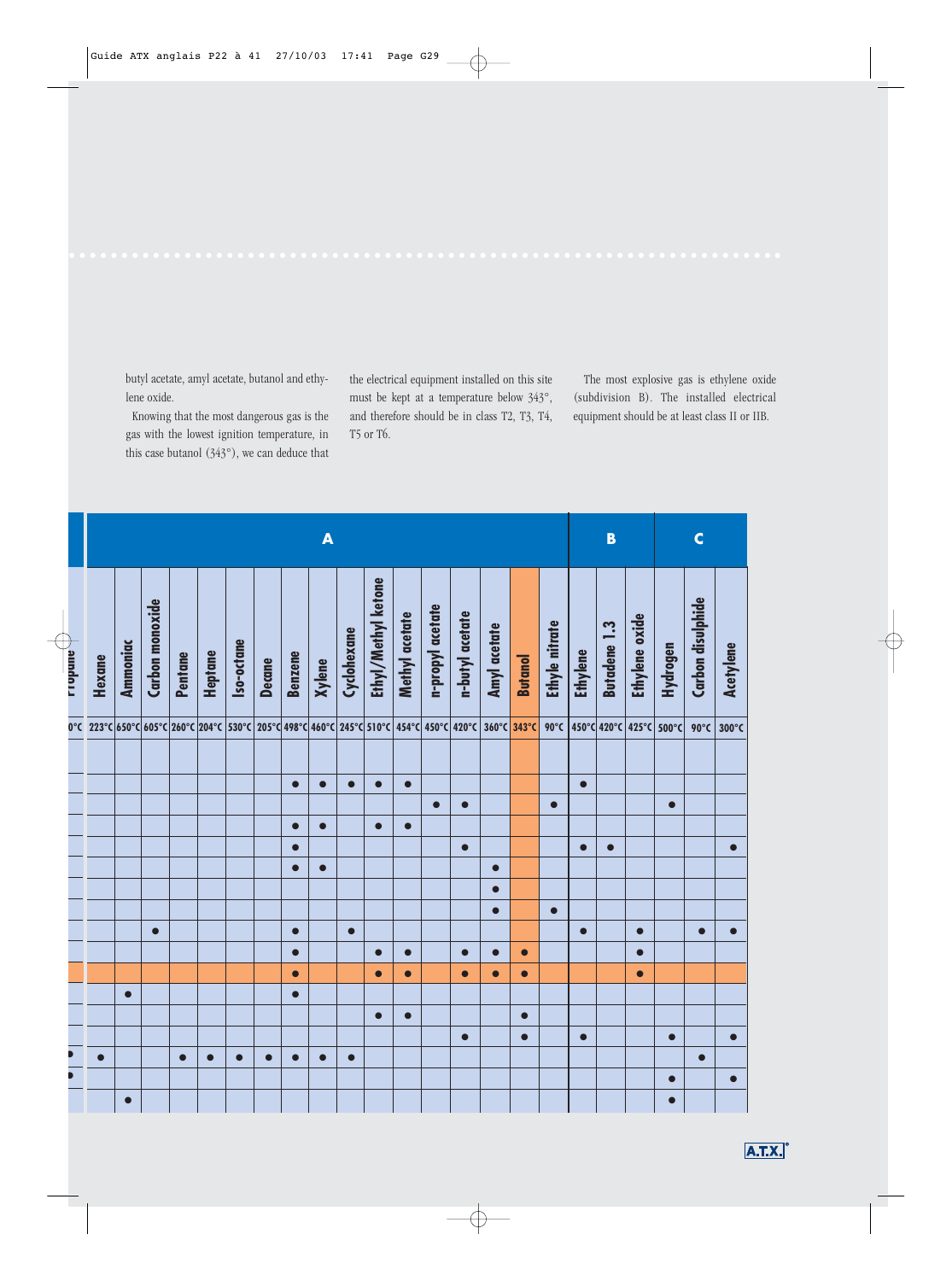## Classification of equipment for gas and vapour environment

The various regulations have taken into account a certain number of the most widely used gases.

The following table can be used to determine gases which may be present, their subdivision and self-ignition temperature, for each

type of site. The classification of the equipment to be used can thus be determined.

Note : Temperatures in this table are given in °C. Gas mixtures are given for information only.

- See page 30 list of substances likely to create an explosive atmosphere .

## How to read this table ?

Consider the example of a varnish making workshop. Dots in the following table indicate the presence of acetone, ethyl acetate, benzene, ethyl/methyl ketone, methyl acetate, n-

| <b>SUBDIVISIONS</b>                               |                                                                                                                       |                  |                |           |                    | Δ             |                 |                                     |         |
|---------------------------------------------------|-----------------------------------------------------------------------------------------------------------------------|------------------|----------------|-----------|--------------------|---------------|-----------------|-------------------------------------|---------|
| <b>APPLICATION</b><br><b>AREA OF THE SITE (1)</b> | <b>GAS</b><br><b>AND</b><br><b>VAPOURS</b><br>(with self-ignition<br>temperature, according,<br>to the IRNS document) |                  |                | Acetone   | Industrial methane | Ethyl acetate | <b>Methanol</b> | <b>Butane</b>                       | Propane |
|                                                   |                                                                                                                       |                  |                |           |                    |               |                 | 465°C 535°C 425°C 385°C 287°C 450°C |         |
|                                                   | Self-ignition<br>temperature<br>of the site                                                                           | Subdivision      |                |           |                    |               |                 |                                     |         |
| Cleaning product industry                         | 245°C                                                                                                                 | $II$ or $II$ $B$ | T <sub>3</sub> | $\bullet$ |                    |               |                 |                                     |         |
| Pharmaceutical industry                           | $90^{\circ}$ C                                                                                                        | $II$ or $II$ $C$ | T <sub>6</sub> |           | $\bullet$          | $\bullet$     | ●               |                                     |         |
| Dye industry                                      | 385°C                                                                                                                 | $II$ or $II A$   | T <sub>2</sub> |           |                    |               |                 |                                     |         |
| Artificial rubber industry                        | 300°C                                                                                                                 | $II$ or $II$ $C$ | T <sub>3</sub> |           |                    |               |                 |                                     |         |
| Perfumery                                         | $375^{\circ}$ C                                                                                                       | $II$ or $II$ A   | T <sub>2</sub> | $\bullet$ |                    |               |                 |                                     |         |
| Spirits                                           | $375^{\circ}$ C                                                                                                       | $II$ or $II A$   | T <sub>2</sub> |           |                    |               |                 |                                     |         |
| Artificial fruit flavourings                      | 90°C                                                                                                                  | II or II A       | T6             |           |                    |               |                 |                                     |         |
| Artificial textile manufacture                    | 90°C                                                                                                                  | $II$ or $II$ $C$ | <b>T6</b>      |           |                    |               |                 |                                     |         |
| Paint manufacture                                 | $343^{\circ}$ C                                                                                                       | $II$ or $II$ $B$ | T <sub>2</sub> | $\bullet$ |                    |               |                 |                                     |         |
| Varnish manufacture                               | $343^{\circ}$ C                                                                                                       | $II$ or $II$ $B$ | T <sub>2</sub> | $\bullet$ |                    | $\bullet$     |                 |                                     |         |
| Grease solvent                                    | 465°C                                                                                                                 | II or II A       | T1             | $\bullet$ |                    |               |                 |                                     |         |
| Resin solvent                                     | $343^{\circ}$ C                                                                                                       | $II$ or $II A$   | T <sub>2</sub> | $\bullet$ |                    |               | $\bullet$       |                                     |         |
| Plastic manufacture                               | 300°C                                                                                                                 | $II$ or $II$ $C$ | T <sub>3</sub> | $\bullet$ |                    |               |                 |                                     |         |
| Hydrocarbons                                      | 90°C                                                                                                                  | II or II C       | T <sub>6</sub> |           | $\bullet$          |               |                 |                                     |         |
| Gas used as a fuel                                | 300°C                                                                                                                 | $II$ or $II$ $C$ | T <sub>3</sub> |           |                    |               |                 |                                     |         |
| Fertiliser manufacture                            | 500°C                                                                                                                 | II or II C       | T <sub>2</sub> |           |                    |               |                 |                                     |         |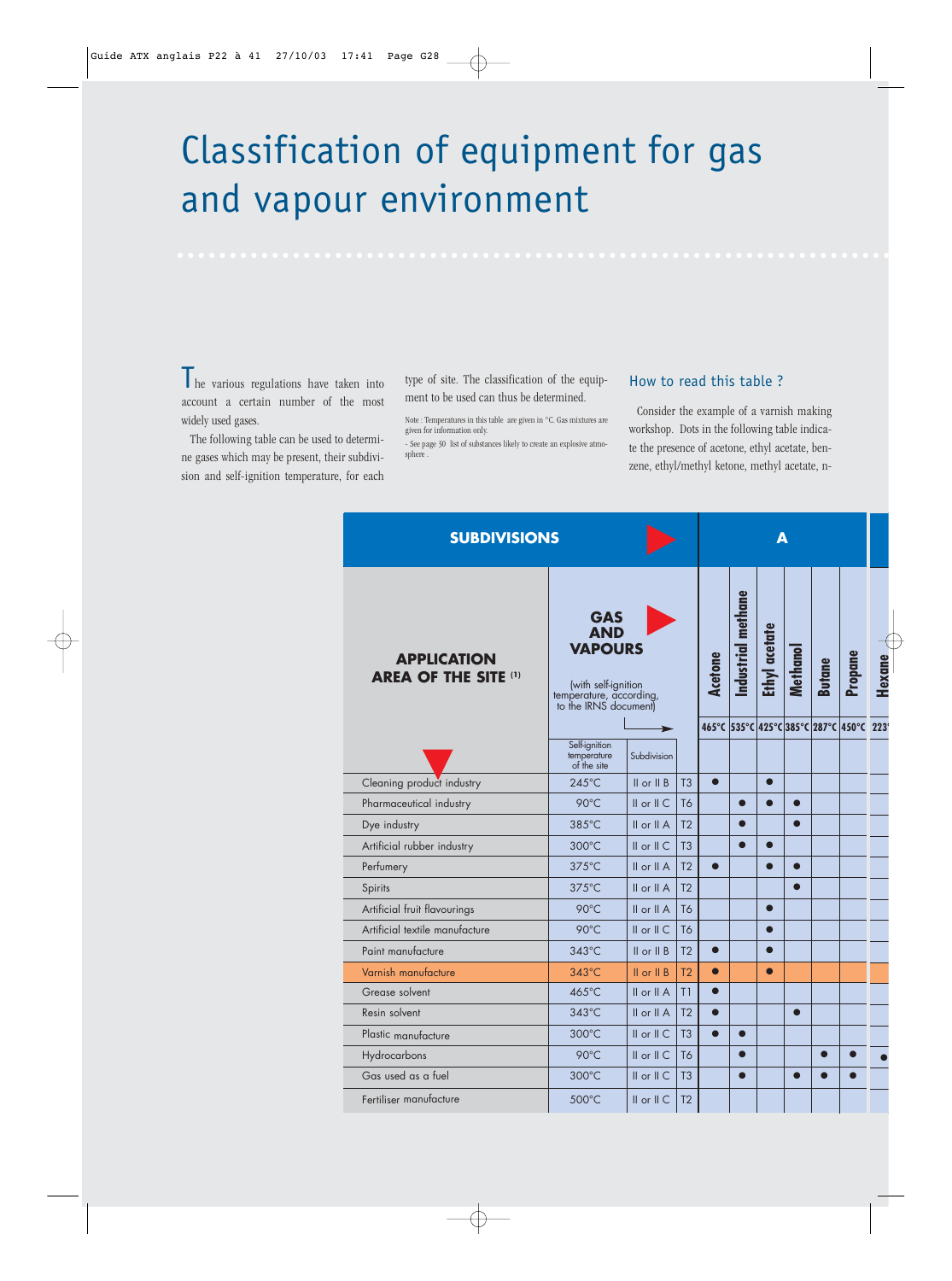## TEMPERATURE CLASS OF THE EQUIPMENT



Acetaldehyde spontaneous ignition temperature 175°C <action class of equipment *which can be used : T4, T5 or T6.*

## Which temperature class should be used ?

According to the spontaneous ignition temperature of the gases, this table indicates the temperature class of the equipment which can be used (see page 31).

- The temperature class of the equipment must always be lower than the spontaneous ignition temperature of the gases.

- Equipment must never be used in an atmosphere capable of ignition at the temperature indicated on the marking (temperature class).

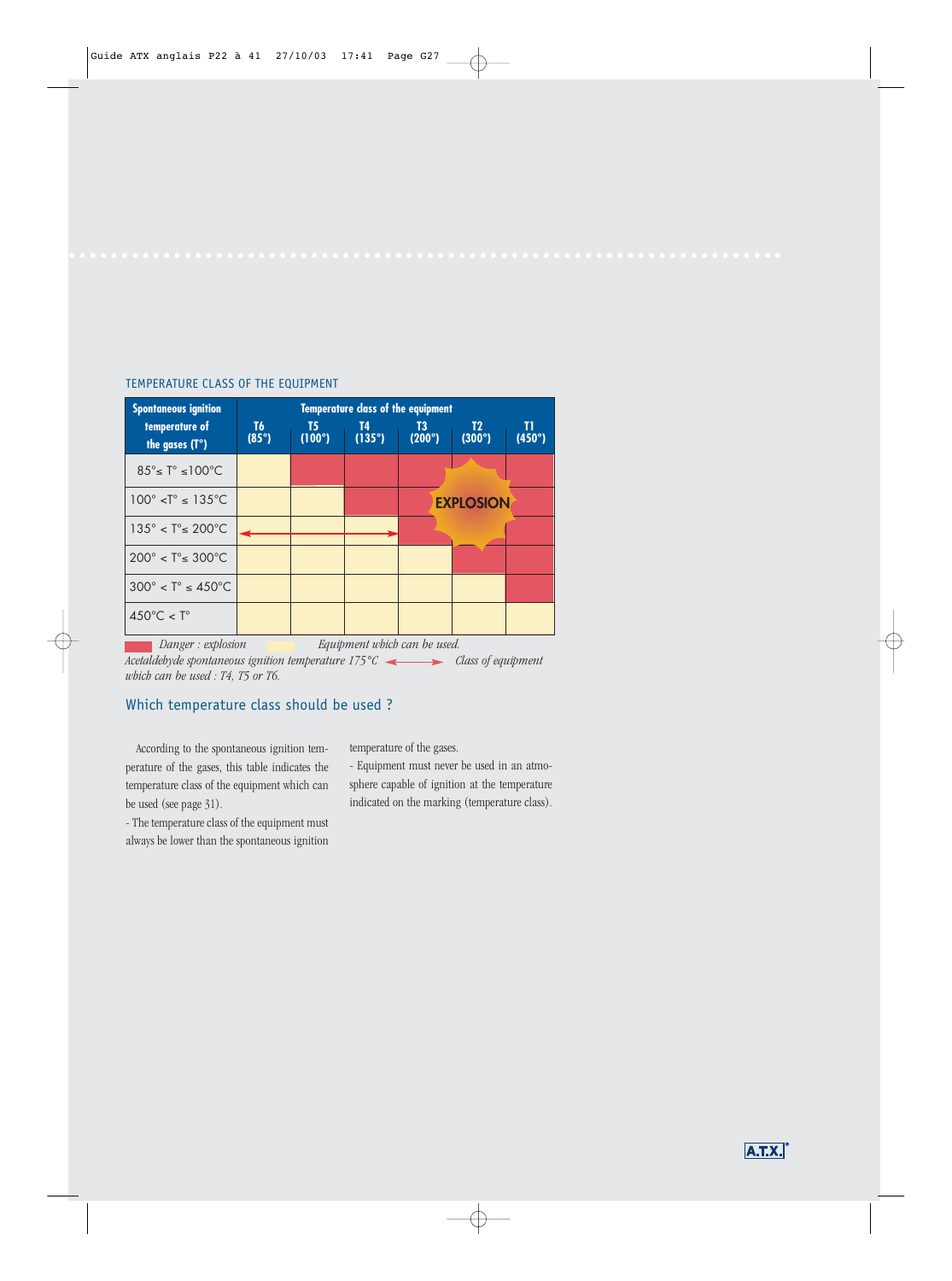# Selection of equipment for gas and vapour environment

## Criteria of selection of equipment

The criteria of selection are the following :

- Gas and vapours classification.
- Protection indexes
- Protection modes.
- Industrial environment(corrosion).

The 2 tables below indicate the equipment groups which can be used depending on the gas and vapour subdivision.

## ELECTRICAL EQUIPMENT WHICH CAN BE USED

| <b>Gas-vapour</b> | Equipment groups which can be used |                     |                                                         |  |  |  |  |
|-------------------|------------------------------------|---------------------|---------------------------------------------------------|--|--|--|--|
| subdivision       | increased safety<br>«e»            | flameproof<br>« d » | <b>Associated Protection</b><br>modes « $d$ » + « $e$ » |  |  |  |  |
|                   |                                    | $IIA - IIB - IIC$   | $IIA - IIB - IIC$                                       |  |  |  |  |
| B                 |                                    | $IIB - IIC$         | $IIB - IIC$                                             |  |  |  |  |
|                   |                                    | $\mathsf{IIC}$      | IIС                                                     |  |  |  |  |

## Which equipment group should be chosen ?

This table indicates the equipment groups which can be used depending on the gas and vapour classification (see page 28).

A distinction is made between two groups of electrical equipment :

Group I

- electrical equipment intended for underground work in mines with explosive atmospheres Group II

- electrical equipment designed for surface industry.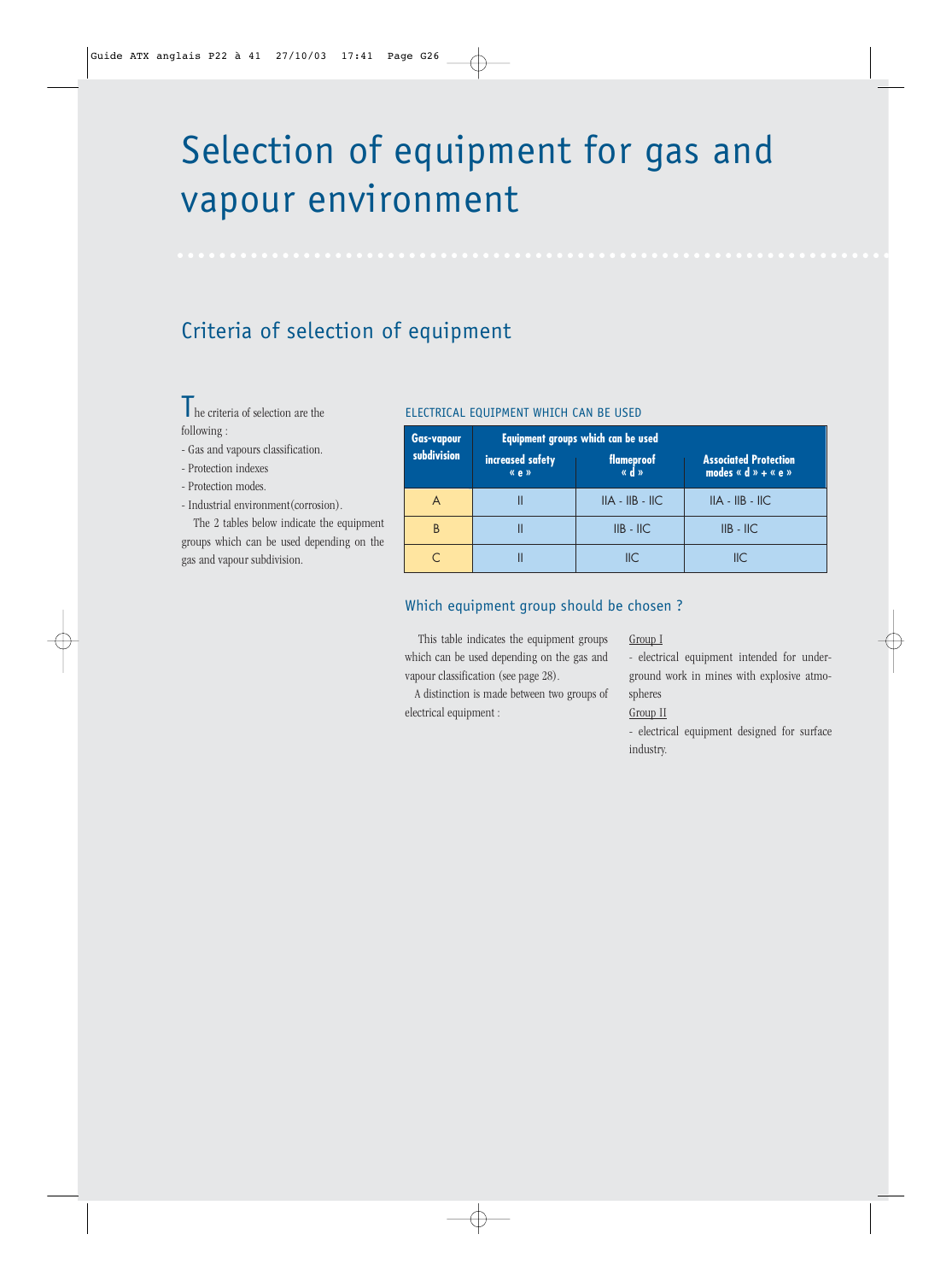#### BEFORE AND AFTER PROTECTION BEFORE AND AFTER PROTECTION





**Solvants** 

## Protection by suction at source

The creation of a localised depression by means of ducting diverts the inflammable gases and vapours to a zone carrying no risk of explosion when in operation.

This type of protection is essentially used in workshops where there are few discharge points.

Inside the suction zone safety type electrical equipment should be used.





*A zone 2 classified warehouse can become a non hazardous zone by installing a very good quality general forced ventilation system.*

## Protection by general suction

The inflammable gas and vapour content is maintained at a level below that of the lower explosive limit in a large zone by a general suction device.

This type of protection is very delicate to operate because hazardous concentrations of inflammable gases and vapours generally remain at their point of discharge and in dead zones.

## Protection by under-pressure

The diffusion of inflammable gases or vapours outside an enclosure is prevented by the maintenance therein of a pressure lower than that of the surrounding zone.

The surrounding zone, which is not hazardous, can also contain without risk conventional electrical equipment or any other inflammable sources.

## Protection by continuous dilution

The inflammable gas and vapour content is reduced to a value below that of the lower explosive limit(1) by adding a protective gas which is continuously fed into the required zone. The protective gas is, in general, air.

\* Switch-off threshold set at 25% of the L.E.L. if personnel are absent and at 10% if personnel are present.

### ATX advice

- *What should be done in order to prevent if possible failure in one of the types of protection ?*

These types of protection use equipment that is often very complex (inerting, over-pressure, suction devices, etc), which could malfunction. If a malfunction occurs, the room reverts to its initial classification.

It is therefore necessary, for each device, to define additional safety measures to be taken, to guarantee, in the event of failure, the safety of workers.

For example : the disruption of energy sources (such as electricity, water, inert gas, etc) can cause a failure in the mode of protection. It is therefore necessary to study the room from the start, to provide for built-in backup energy circuits to ensure total safety.

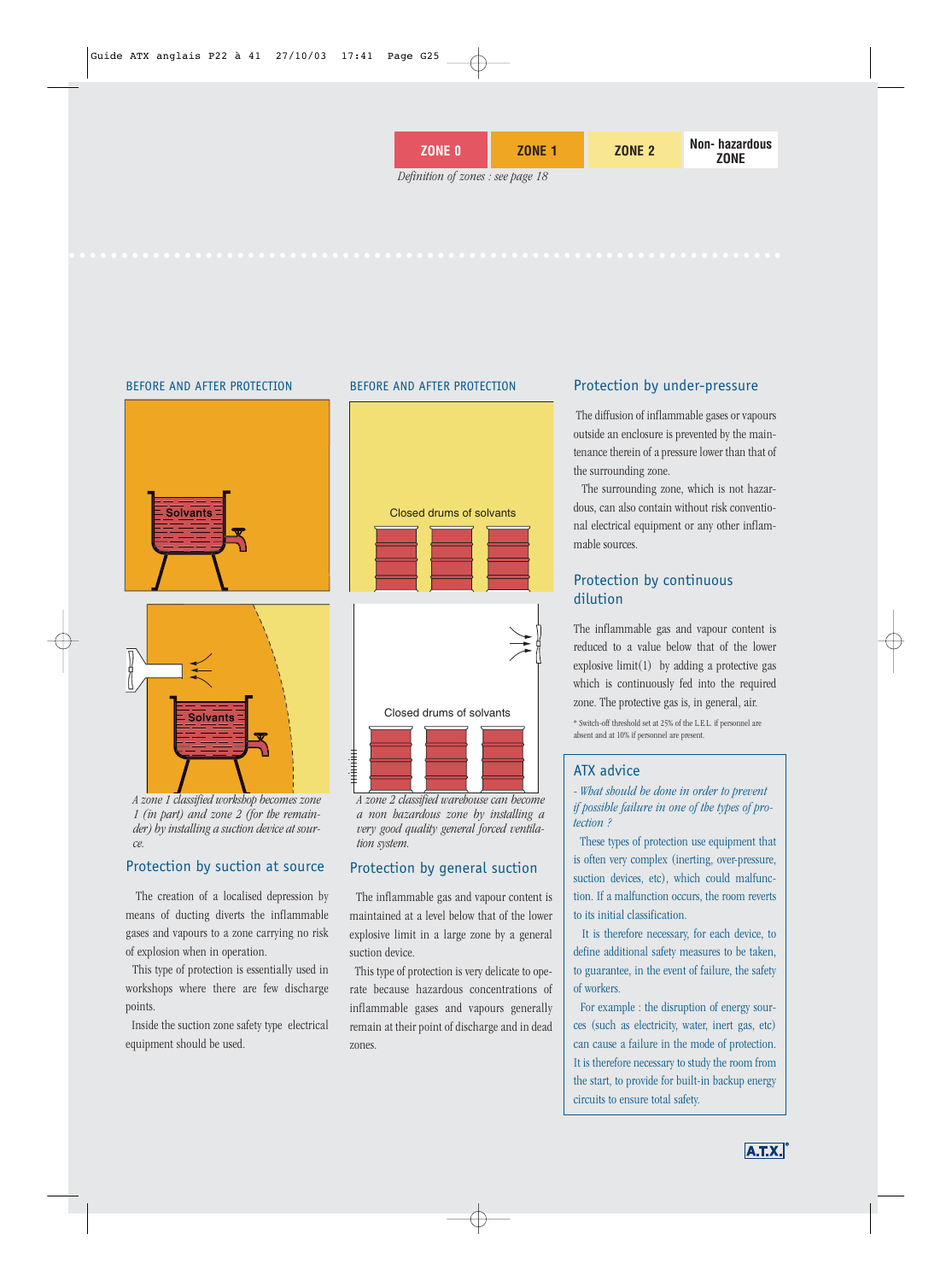## continuation> Example of French regulation for liquid hydrocarbon storage



*The workshop classified as zone 1 becomes zone 2 by installing a closed circuit process : using a closed tank supplying reagents and emptying the finished product via piping.*

## Protection by closed circuit operation

When this method can be used it is the safest way to limit risks. The explosive atmosphere is confined to the interior of one or several storage receptacles.

The electrical equipment can easily be installed outside.

*The control station of a workshop classified as zone 1 can be derated to zone 2 by installing an over-pressure cubicle.*

## Protection by over-pressure

The entry of inflammable gases or vapours into an enclosure containing ordinary electrical equipment or any other ignition source, is prevented by maintaining, in this enclosure, a gas pressure (usually air) higher than the pressure outside (e.g. in the control room).

Over-pressure may be static after the initial sweep, the apertures in the enclosure are closed and the air flow provides simple counteraction to natural leaks.

Over-pressure may also be of a dynamic nature : an air-flow is deliberately created across apertures of a chosen cross-section.





*The workshop becomes zone 2 by introducing an inert gas which prevents the formation of an explosive atmosphere.*

## Protection by inert gas

By adding an inert gas, the oxygen content of the air in an enclosure is reduced to such a weak value that the atmosphere would no longer be explosive, whatever the concentration of inflammable gases and vapours.

The inert gas generally used is nitrogen, but carbon dioxide is used on some occasions.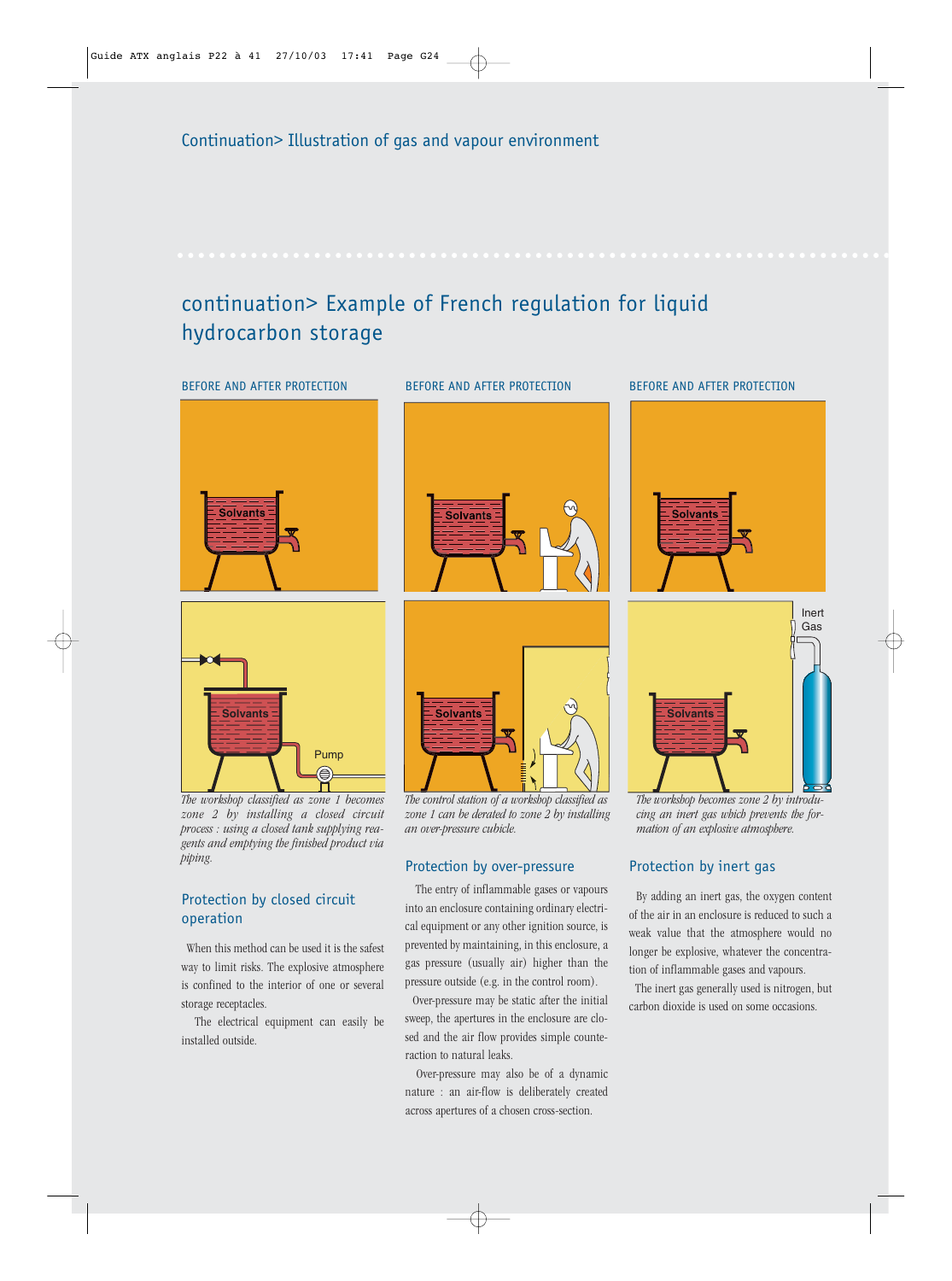| <b>ZONE 0</b>                     | <b>ZONE 1</b> | <b>ZONE 2</b> | Non-hazardous<br>ZONE |
|-----------------------------------|---------------|---------------|-----------------------|
| Definition of zones : see page 18 |               |               |                       |

## Typical guide for liquid hydrocarbon storage



*Tanker truck unloading station.*

## Compulsory protection measures

The risk of explosion must be safe guarded by the concurrent use of specific protection measures :

. Internal overpressure in the room,

. Continuous dilution,

. Intake at the source.

The latter two measures are only possible when the maximum discharge flow is known accurately.

Measures must be taken to compensate for a possible failure in the particular measures used:

. Light and/or sound alarm,

. Measures necessary to repair and restart the protection device as quickly as possible

. Automatic power off device controlled by :

- a tester that checks that overpressure, dilution or ventilation devices are working correctly,

- or an atmosphere tester (fixed explosion meter with continuous operation) that switches power off at a control threshold set to 25% of the LEL (lower explosive



*Mobile tank filling device*

limit) if no personnel are present and 10% of the LEL if there are personnel present.

## ATX advice

The additionnal measures are difficult and expensive, so that Zone 1 equipment is frequently used over entire sites.

This equipment covers explosion risks at all times, regardless of uncontrollable environmental variations.

This position was adapted by same significate oil companies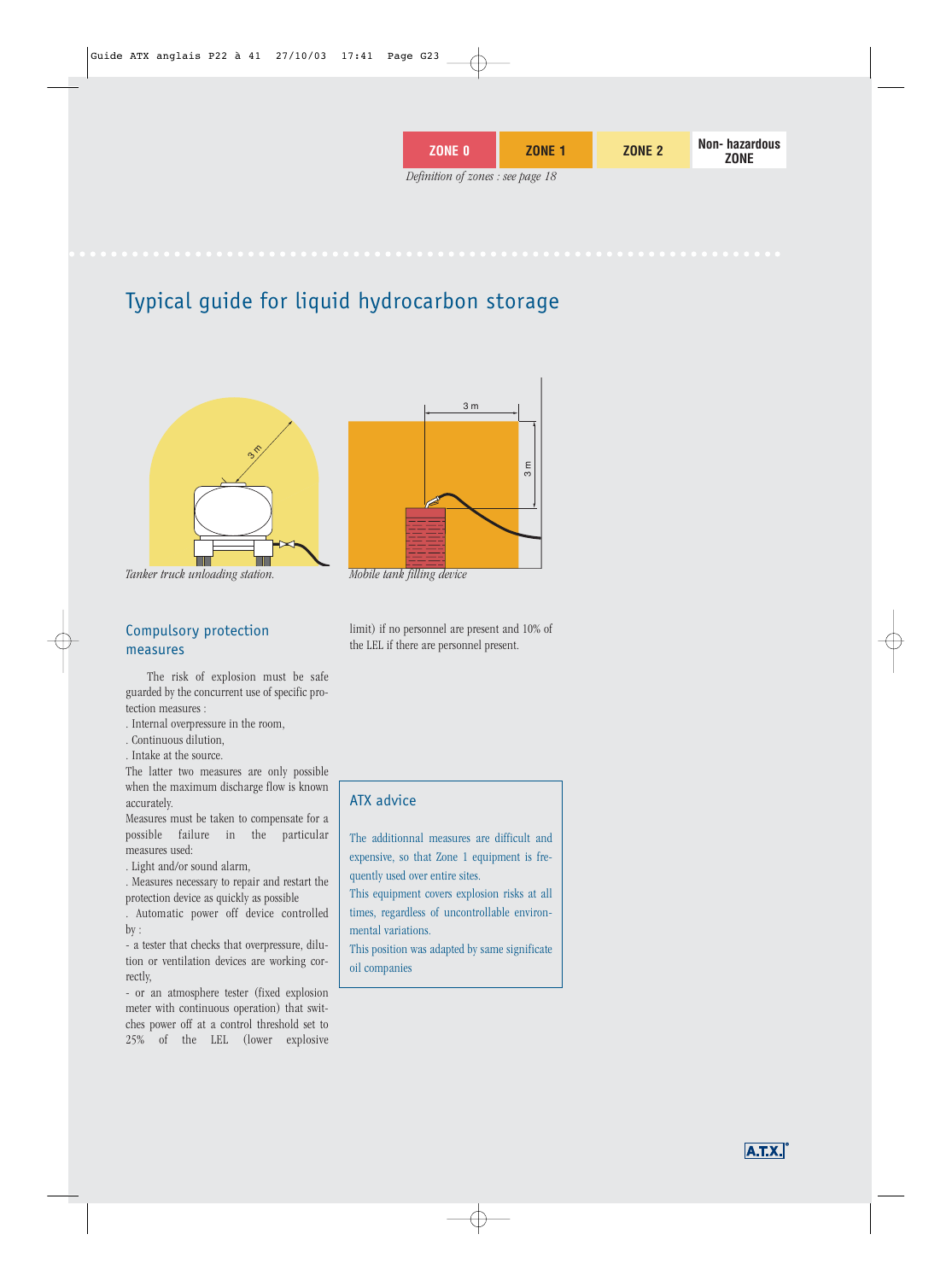# Illustration of gas and vapour environment

## Modifications of zones related to appropriate equipment



## Example 1

- The mixing tank is in the open air.
- The room is not ventilated mechanically.
- The products are always present in the workshop.
- All operations are manual.





## Example 2

- A hood has been fitted above the tank.
- The room is ventilated.
- The products in stock are separated from the rest of the workshop
- part of the work is manual.

## Example 3

- The tank is closed off.
- The room is ventilated mechanically
- The products are stored outside.
- All operations are controlled via a console outside the zone.

The only risk that remains is when the tank is opened for inspection or maintenance.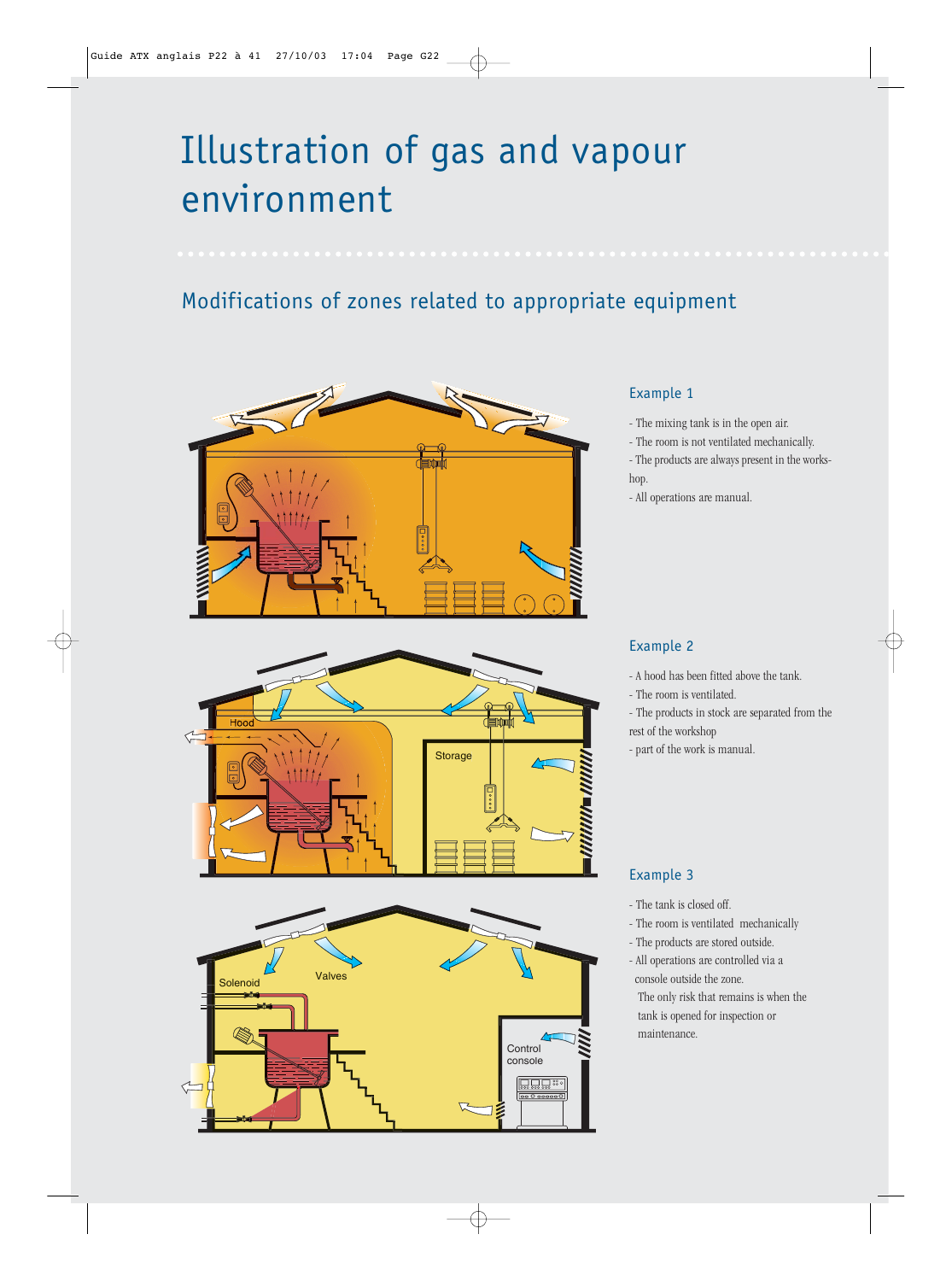## SUMMARY TABLE FOR GAS AND VAPOURS

The table below corresponds to IEC standard 60 079.10 which can determine the type of

zone according to three criteria : the release emission level, the ventilation level and the

ventilation availability.

|                                     |                      |                     |                     |                  | <b>Ventilation level</b>        |                   |                  |
|-------------------------------------|----------------------|---------------------|---------------------|------------------|---------------------------------|-------------------|------------------|
|                                     | <b>Weak</b>          |                     | <b>Average</b>      |                  |                                 | <b>High</b>       |                  |
|                                     |                      |                     |                     |                  | <b>Ventilation availability</b> |                   |                  |
| <b>Release</b><br>emission<br>level | Good or<br>Very good | <b>Poor</b>         | <b>Poor</b><br>Good | <b>Very good</b> | <b>Poor</b>                     | Good              | <b>Very good</b> |
|                                     |                      | Zone 0              | Zone 0              |                  |                                 |                   | Zone 0 (NE)*     |
| Continuous                          | Zone 0               | Zone 1              | Zone 2              | Zone 0           | Zone 1                          | Zone <sub>2</sub> | non hazardous    |
| First                               | Zone 0               | Zone 1              | Zone 1              | Zone 1           | Zone 2                          | Zone 2            | Zone $1$ (NE)*   |
|                                     | or<br>Zone 1         | $\ddot{}$<br>Zone 2 | $+$<br>Zone 2       |                  |                                 |                   | non hazardous    |
|                                     | Zone 0               |                     |                     |                  |                                 | <b>Non</b>        | Zone 2 (NE)*     |
| Second                              | and<br>Zone 1        | Zone 2              | Zone 2              | Zone 2           | Zone 2                          | hazardous         | non hazardous    |

*Zones in which "e" increased safety (page 48) or flameproof "d" (page 46) material can be installed . \* NE = negligible extent*

## ATX advice for installing electrical equipment in areas with explosion risks

Process for installing electrical equipment in areas with explosion risks.

The manager of the installation is solely responsible for (March 31, 1980 regulation for France) :

1- Determining hazardous areas (see p. 18). 2- Defining zone boundaries - volumes (see p. 19-20).

3- If necessary, delimiting zones (see page 21

above).

4- Knowing the characteristics of flammable substances present on the site (see p. 31 and 38).

5- Defining the tempeature class and the explosion group of the equipment (see p. 31 and 38).

6- Choosing equipment depending on :

. the temperature class and the explosion

group (see p. 26 and 39),

. environmental constraints specific to the site

- corrosion, exposure to UV, mechanical strength (see p. 59),

. protection indexes (see p. 42).

- 7- Installing equipment (see p. 56).
- 8- Starting up.
- 9- Checking the installation (see p. 66).

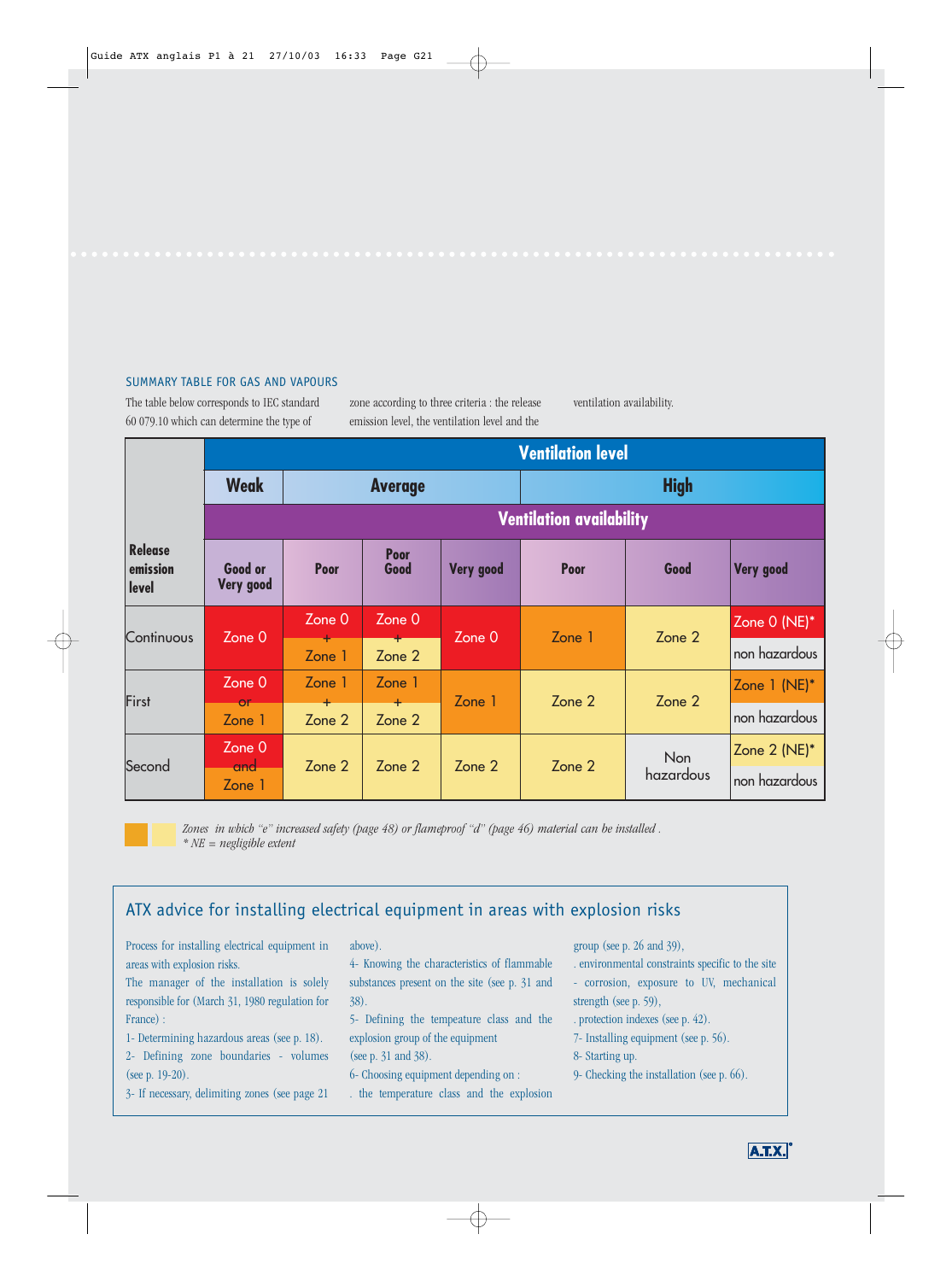## 4- What level is the ventilation ?

Evaluation of the ventilation level requires a knowledge of the maximum gas or vapour release rate at the release source, either by controlled tests, by calculation, or by established hypotheses.

There are three levels of ventilation :

## High

Ventilation reduces the concentration at the release source and reduces it to a level below the LEL value (lower explosive limit).

### Average

Ventilation controls the concentration, leading to a stable situation.

## Weak

Ventilation cannot control the concentration during release and/or cannot prevent the explosive atmosphere continuing after release is over.

## ATX advice for designing a ventilation system

Here are the important points to remember for designing a ventilation system \* :

- Air for ventilation should be taken from a non hazardous area.

- Artificial ventilation should be controlled and monitored.

-As gases and vapours often have different den-

sities to that of air, they have a tendency to accumulate where air movement is likely to be reduced.

- Obstacles can reduce the movement of air. Therefore the «topography» of geographical locations should be taken into account (inside and/or outside).

\* See standards IEC 60 079.10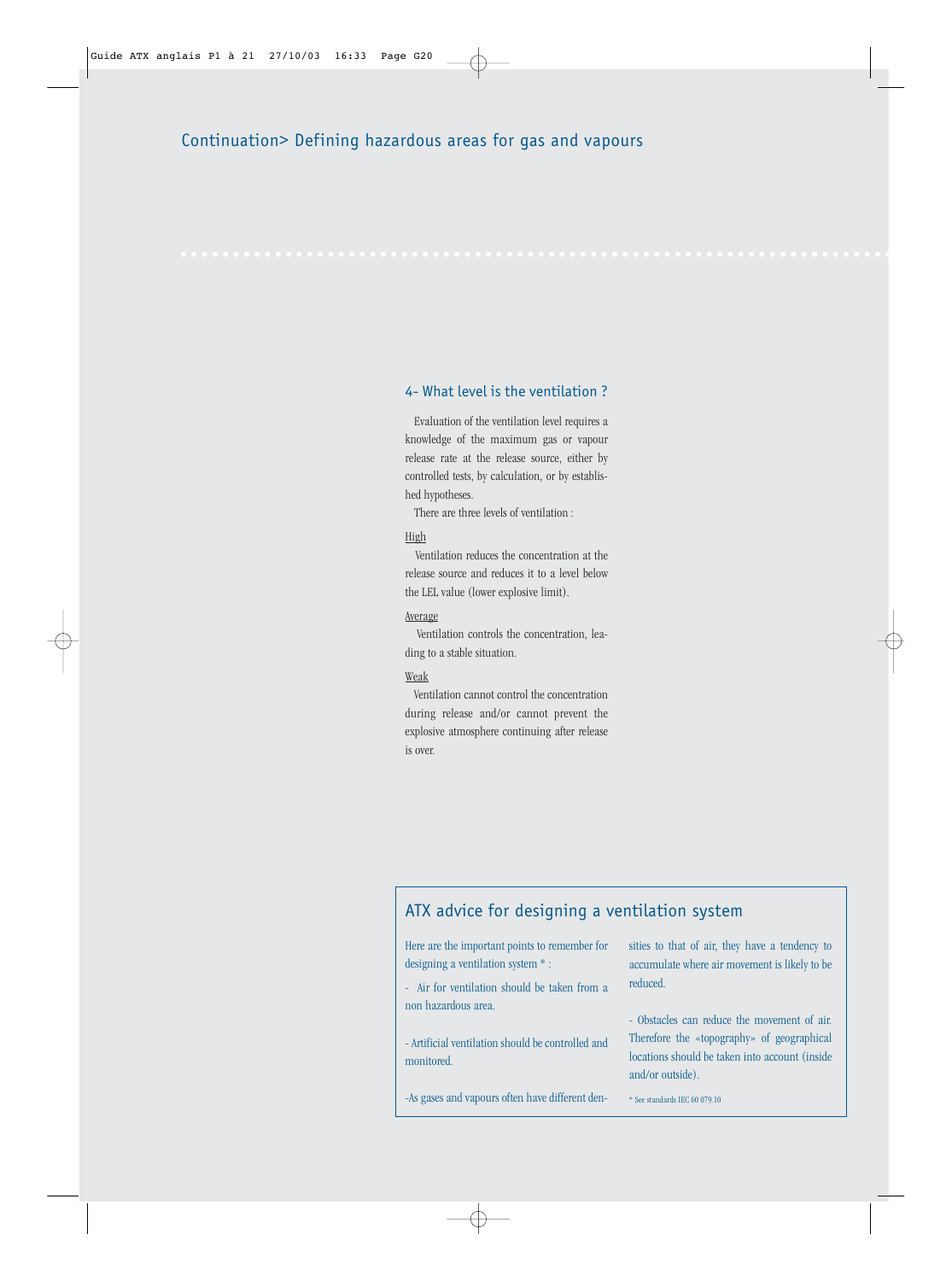## 1- What is the emission level of my release source ?

These are the emission points of inflammable substances into the atmosphere.

Three levels of release source can be distinguished :

1- Continuous emission level.

The release source is the surface of an inflammable liquid :

. in an enclosed receptacle

. in an open receptacle

. inside enclosed manufacturing or mixing equipment.

2- First level emission.

Release during normal operation. The main release sources are the following :

. open manufacturing or mixing equipment,

. vents on enclosed receptacles,

. hydraulic guard venting holes,

. extremities of articulated loading arms for tankers and containers,

. apparatus loading bungs and emptying valves,

. sampling and venting valves,

. pump and compressor gaskets, where leaks persist (example: cable gland operating leaks), . non-watertight switches and conduits

3- Second level emission.

Release during abnormal operation. The main release sources are the following :

- flanges, connections, vents and pipe joints,

. glass inspection holes or level indicators,

. - gaskets in pumps or compressors, designed to prevent leaks,

- fragile apparatus such as glass, ceramic, graphite, etc...,

- breathing holes in pressure reduction valve membranes,

- retaining sumps.

## 2- What type of opening do I have?

All openings (doors, windows, ventilation outlets, etc) between two geographical locations should be considered as possible release sources.

The release level depends on the following : . the type of zone of the adjoining geographical area,

. the frequency and duration of opening,

. the pressure difference between the geographical areas,

. the effectiveness of the gaskets or joints. There are 4 types of opening :

1- Type A openings.

. Open passages : conduits, piping through walls, ceilings and floors,

. Fixed ventilation outlets installed in rooms and buildings, opened frequently or for long periods.

### 2- Type B openings.

. Normally closed (example : automatic closing), rarely open, and difficult to adjust.

### 3- Type C openings.

. Type B openings, with watertightness in addition to that, equiped with independent automatic closing,

## Frontiers between zones

These zones are geographic, but the frontiers between them are never precisely determined, because a zone can move for several reasons : product warm-up, faulty ventilation of the room, climate variations, handling mistake, air movement.

. two type B opening in series. 4- type D openings.

. can only be opened using a special device or in an emergency,

. completely weatherproof openings,

. combination of a type B and a type C opening, in series (joined together).

## 3- What is the ventilation availability ?

The efficiency of ventilation in dispersing or maintaining the explosive atmosphere depends on its quality and level, as well as its design. An artificial ventilation system is therefore :

## Very good

Operates almost continuously and therefore backed up.

## Good

operated while the site is operating.

## Poor

Does not operate continuously or during normal site operation, it operates without any interruption for long periods.

## DOWNSTREAM EFFECT ON THE DEGREE OF RELEASE OF THE OPENING

| <b>Probable zones</b>         |            | <b>Types of openings</b> |                        |            |
|-------------------------------|------------|--------------------------|------------------------|------------|
| in upstream<br>of the opening |            |                          |                        |            |
| Zone 0                        | Continuous | (Continuous)<br>First    | Second                 | No release |
| Zone 1                        | Premier    | (First)<br>Second        | (Second)<br>No release | No release |
| Zone 2                        | Second     | (Second)<br>No release   | No release             | No release |

*Note : for the release emission levels between parenthesis, it is advised to consider the opening frequency of the doors when at the design stage.*



**First level emission release usually leads to classification as zone 1**

**Second level emission usually leads to classification as zone 2**